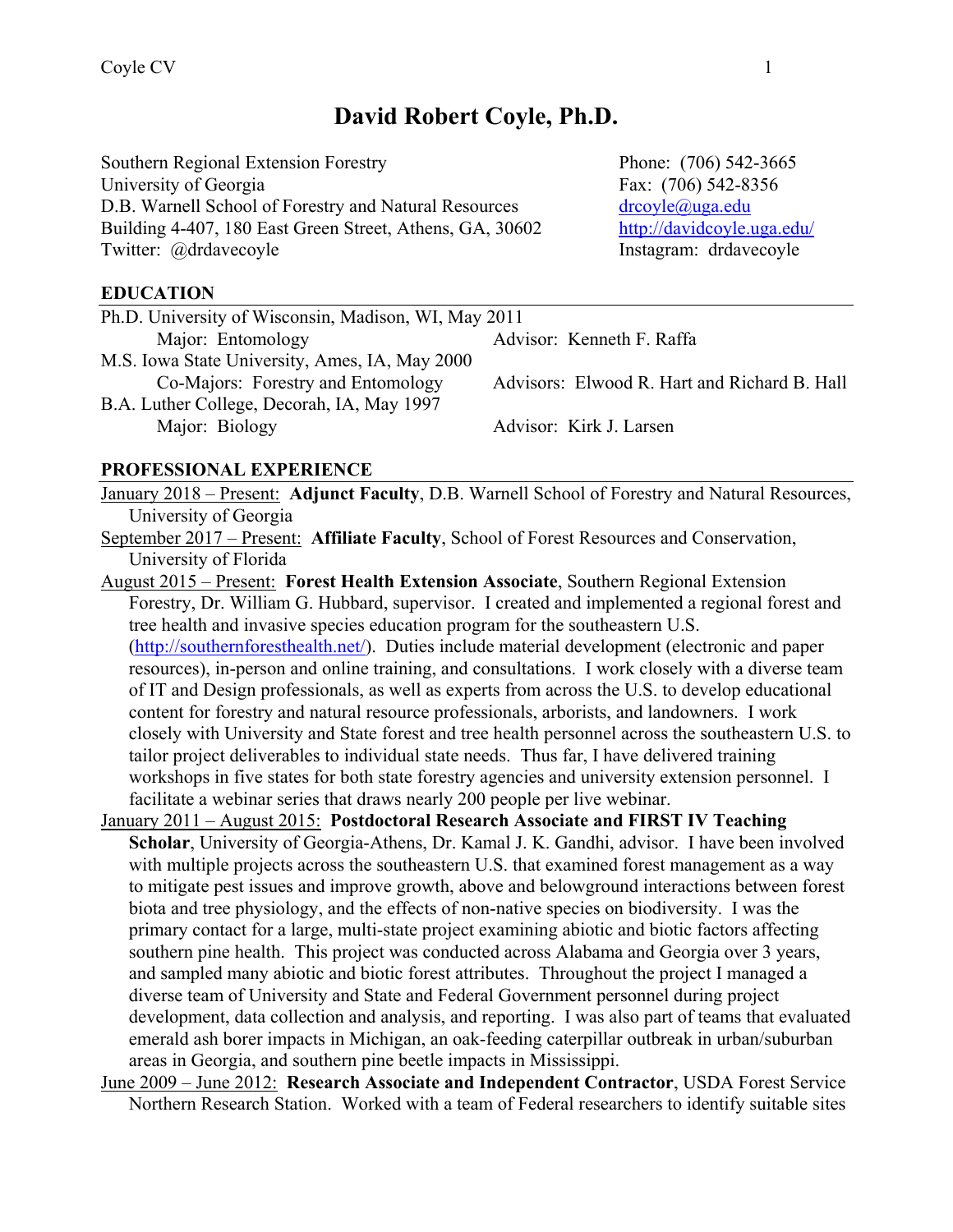for intensively-managed *Populus* in the northern Lake States to enhance ecosystem services and provide biomass. Data collected and analyzed included soils, topography, and potential for conversion to intensively-managed forest. Developed www.poplardatabase.com which summarized current literature on intensively-managed *Populus*.

- June 2009 May 2010: **Research Associate and Independent Contractor**, Centers for Disease Control. My research examined how forest management impacted interactions among deer ticks, Lyme disease, forest health, and humans in red pine plantations. The research program included tick, mammal, and flora sampling, data analysis, undergraduate supervision, and manuscript preparation.
- August 2004 January 2011: **Graduate Research Assistant and EPA STAR Fellow**, University of Wisconsin-Madison. My dissertation project examined the effects of root herbivory on tree growth and physiology, soil microbial communities, and forest composition. Working with a team of University and Federal researchers, this program included project conceptualization, design, implementation, data collection and synthesis, and technician supervision.
- January 2000 June 2004: **Biological Research Technician**, USDA Forest Service Southern Research Station. Lead technician on project examining factors driving tree production in intensively-managed forest systems. Supervised and coordinated the efforts of two technicians and up to six student workers. Responsible for maintenance of 60 acre research plantation, instrument installation and operation, data collection and analysis, and manuscript preparation. Monitored and controlled pests in the plantation. Installed, maintained, recorded and reported data from two *Populus* clonal trials and other independent entomology research projects.
- June 1997 December 1999: **Graduate student**, Iowa State University, Ames, IA. Duties included maintaining cottonwood leaf beetle colony, supervising 1-2 student workers, and the implementation, maintenance, data collection, and manuscript preparation for several projects examining various aspects of plantation forestry.

### **GRANTS RECEIVED (total = \$1,566,771)**

- USDA Forest Service, Southern Region LaSR Competitive Grant Program. 2017-2019. \$369,000. Development of a regional forest health and invasive species training and education program. PI: **Coyle, D.R.**
- Extension Innovation Award, University of Georgia. 2017-2018. \$7,760. Georgia Landowner Academy: opportunities for Heir's Property Landowners in Georgia. PIs: Li, Y., **D.R. Coyle**, and J.L. Morgan.
- USDA Forest Service, National Climate Center. 2017-2018. \$50,000. Don't fear the fire: An education initiative for prescribed burning after drought. PIs: O'Brien, J., B. Hornsby, L. Boby, W. Hubbard, and **D. Coyle**.
- USDA Forest Service, Southern Research Station. 2016-2017. \$50,000. Extension and technology transfer tools in support of the USDA Southeast Regional Climate Hub. PIs: **Coyle, D.R.** and W. G. Hubbard.
- USDA Forest Service R8 FHP. 2015-2016. \$120,000. Developing a regional forest health and invasive species outreach program. PIs: **Coyle, D.R.** and W. G. Hubbard.
- USDA Forest Service-Savannah River. 2013-2015. \$23,838. Completion of data analysis and publication of manuscripts on optimal nutrition, nutrient efficiency, and production of shortrotation woody crops for bioenergy. PIs: **Coyle, D.R.** and K.J.K. Gandhi.
- USDA Forest Service, Southern Research Station. 2011-2013. \$158,266. Extent, severity, and types of threats to the health and resiliency of pine forests in the South. PI: Gandhi, K.J.K.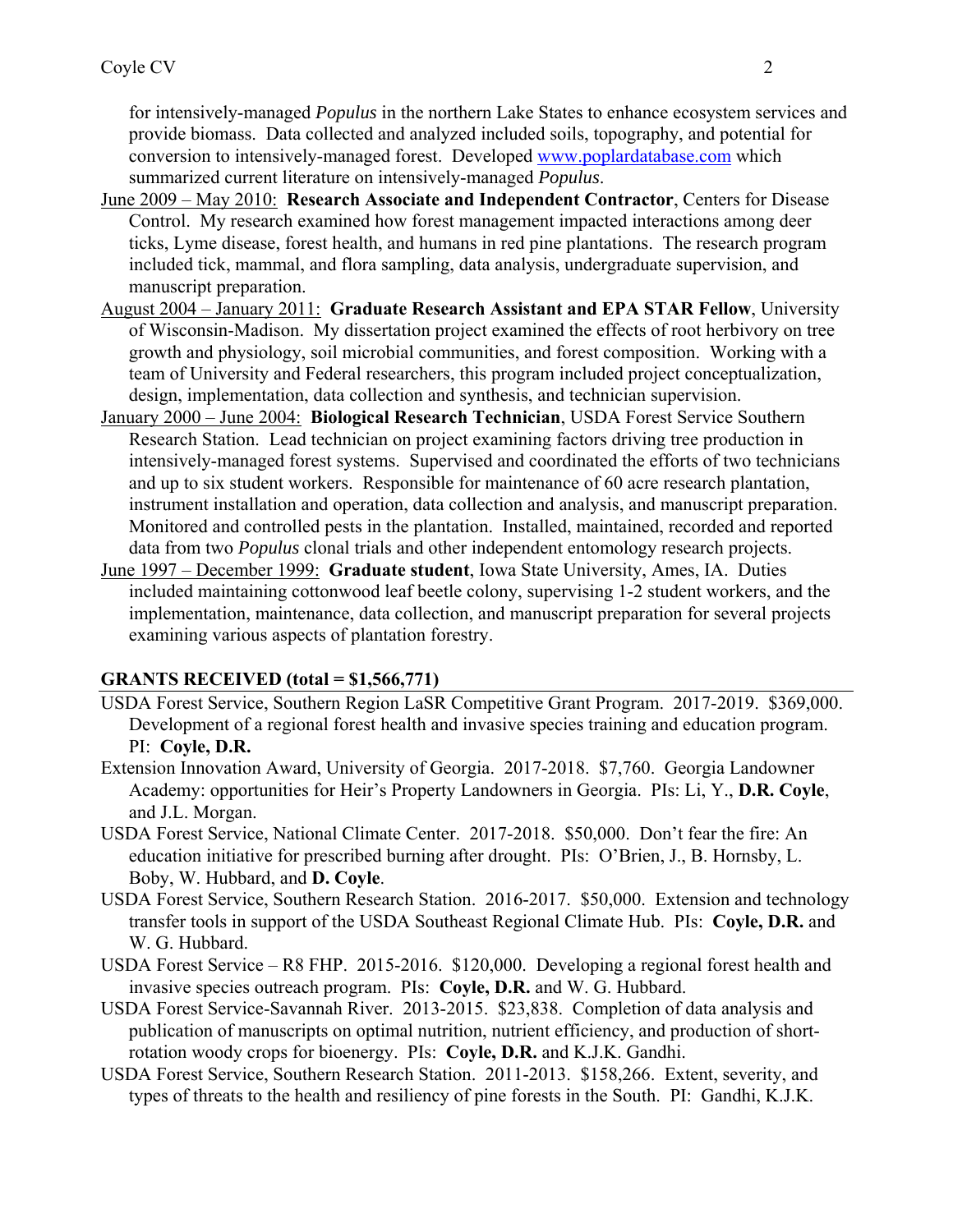**\*D.R. Coyle** was a major contributor in project design, development, and writing, but was unable to be listed as a PI due to University regulations.

- USDA Forest Service, Forest Health and Protection. 2010-2012. \$179,000. Southern pine beetle: evaluation of current prevention and management practices, and population levels in southeastern forests. PI: Gandhi, K.J.K. **\*D.R. Coyle** was a major contributor in project design, development, and writing, but was unable to be listed as a PI due to University regulations.
- Centers for Disease Control and Prevention. 2009-2010. \$112,860. Evaluating impacts of environmental precursors on the abundance and distribution of Lyme disease vectors. PIs: **Coyle, D.R.**, M.W. Murphy, S.M. Paskewitz, and K.F. Raffa.
- British Ecological Society Small Ecological Project Grant. 2009. \$3,856. Does mother know best? How does feeding legacy and leaf chemistry affect vine weevil feeding and oviposition choices. PI: **Coyle, D.R.**
- USDA Forest Service Northern Research Station, Climate Change Research Council. 2009-2010. \$60,000. Carbon Sequestration Potential of Poplar Energy Crops at Regional Scales. PI: Zalesny, R.S. Co-PIs: D.M. Donner, **D.R. Coyle**.
- Wisconsin Focus on Energy Environmental and Economic Research and Development Program. 2009-2012. \$169,020. Land-use, soil health, and water quality changes with woody energy crop production in Wisconsin and Minnesota. PIs: Zalesny, R.S. Jr., D.M. Donner, **D.R. Coyle**, B.R. Sturtevant, E.J. Gustafson, N.D. Nelson, and D.E. Riemenschneider.
- Wisconsin Focus on Energy Environmental and Economic Research and Development Program. 2009-2012. \$144,155. Impacts of harvesting woody biomass on nutrient cycling and biodiversity in northern hardwoods. PIs: Donner, D.M., M. St. Pierre, R.S. Zalesny Jr., C.A. Ribic, **D.R. Coyle**, and D. Eklund.
- EPA STAR Fellowship. 2006-2009. \$111,516. The effect of above and belowground herbivory by invasive weevils on forest dynamics: effects on individual tree and forest community survival, growth, biomass and nutrient partitioning, and productivity. PI: **Coyle, D.R.**
- Applied Ecological Services. 2006-2009. \$7,500. Above and belowground herbivory by invasive weevils on forest trees: effects on survival, productivity, nutrient allocation, and forest community composition. PI: **Coyle, D.R.**

### **ADDITIONAL FUNDING (total = \$14,999)**

- University of Florida, School of Forest and Resource Conservation. 2017. \$5,000. Development of an online Forest and Tree Health Diagnostic program for the Southeast. PI: **Coyle, D.R.**
- University of Florida, School of Forest and Resource Conservation. 2016. \$3,000. Development of an online Forest and Tree Health Diagnostic program for the Southeast. PI: **Coyle, D.R.**
- Tennessee Department of Agriculture, Division of Forestry. 2016. \$9,999. Development and implementation of a survey to evaluate the efficacy of the Don't Move Firewood outreach campaign. PI: **Coyle, D.R.**

# **OUTREACH ACTIVITIES**

### Publications:

Stanosz, G., M. Cram, **D. Coyle**, and L. Haugen. 2018. Heterobasidion root disease in eastern conifers. Forest Insect and Disease Leaflet 76, USDA Forest Service. 9 pgs.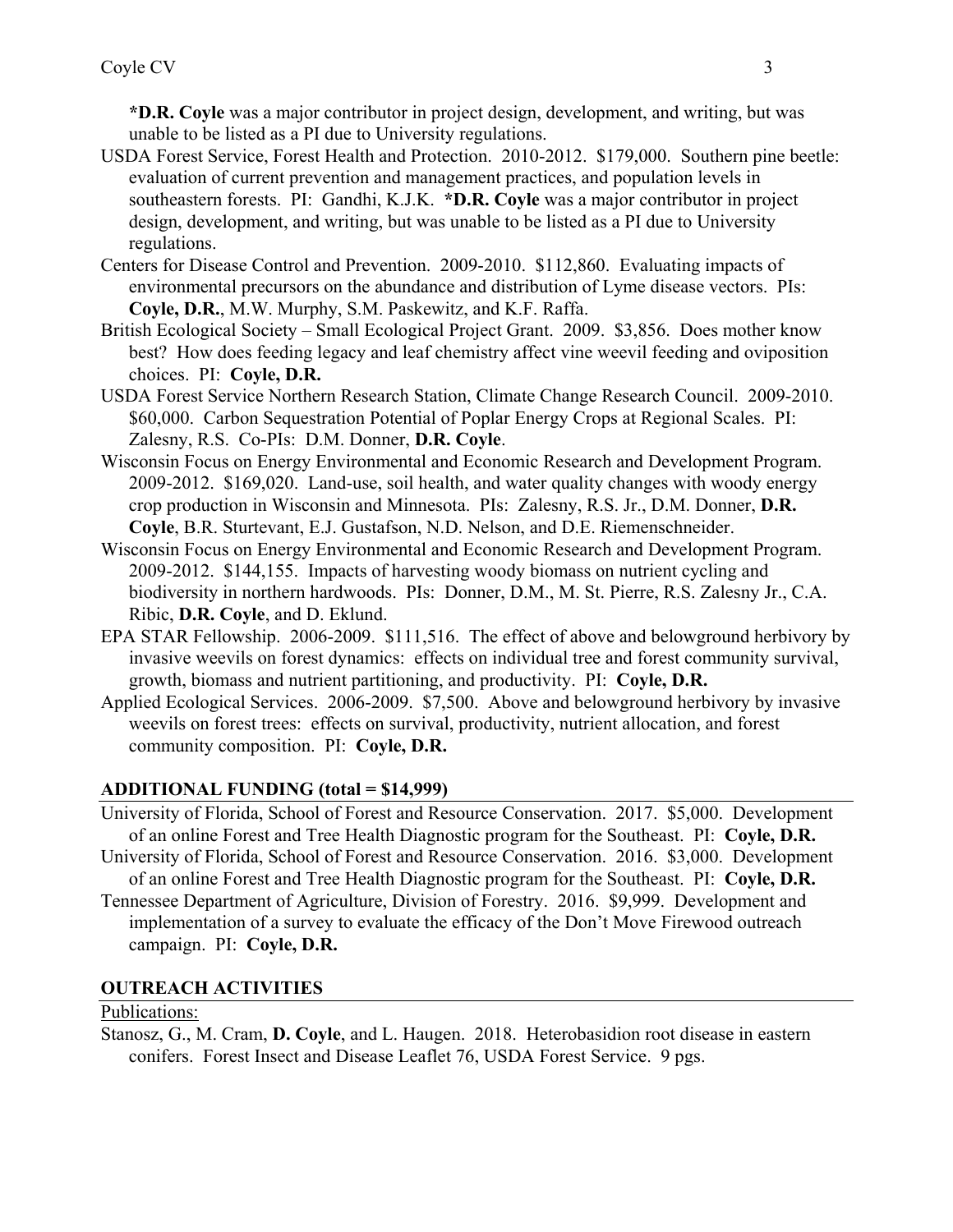- Crocker, E., A. Bordas, and **D.R. Coyle**. 2018. Biology, ecology, and management of Biscogniauxia (Hypoxylon) canker in the southeastern U.S. Southern Regional Extension Forestry Publication SREF-FH-009. 10 p.
- Kauffman, B.W., W.K. Clatterbuck, A.M. Liebhold, and **D.R. Coyle**. 2017. Gypsy moth in the southeastern U.S.: biology, ecology, and management strategies. Southern Regional Extension Forestry Publication SREF-FH-008. 10 p.
- Campbell, J.H. and **D.R. Coyle**. 2016. Littleleaf disease: biology, ecology, and management in southern pines. Southern Regional Extension Forestry Publication SREF-FH-007/SREF-SLP-019. 10 p.
- Hughes, M.A., J.A. Smith, and **D.R. Coyle**. 2016. Biology, ecology, and management of laurel wilt and the redbay ambrosia beetle. Southern Regional Extension Forestry Publication SREF-FH-006. 8 p.
- Pile, L.S., N.J. Loewenstein, G.W. Wheeler, and **D.R. Coyle**. 2016. Chinese tallowtree biology, ecology, and management in southeastern U.S. forests. Southern Regional Extension Forestry Publication SREF-FH-005. 7 p.
- Dreaden, T.J., J.A. Smith, M.M. Cram, and **D.R. Coyle**. 2016. Biology, diagnosis, and management of Heterobasidion root disease in southern pines. Southern Regional Extension Forestry Publication SREF-FH-004. 5 p.
- Haavik, L.J. and **D.R. Coyle**. 2016. The Sirex woodwasp, *Sirex noctilio*: Ecology, Potential Impact, and Management in the Southeastern U.S. Southern Regional Extension Forestry Publication SREF-FH-003. 7 p.
- **Coyle, D.R.**, A.B. Self, J.D. Floyd, and J.J. Riggins. 2016. Ips bark beetles in the southeastern U.S. Southern Regional Extension Forestry Fact Sheet SREF-FH-002. 9 p.
- **Coyle, D.** and M. Megalos. 2016. Promoting a healthy forest on your land. Southern Regional Extension Forestry Fact Sheet SREF-FH-001. 8 p.
- GFC, Forest Health Staff, **D.R. Coyle**, and K.J.K. Gandhi. 2015. Hardwood defoliating caterpillars of North Georgia. Georgia Forestry Commission. 7 p.
- **Coyle, D.R.** and D.R. Lewis. 1999. Common Butterflies of Iowa. Iowa State University Extension Press, Pm 1795. 16 pp.
- **Coyle, D.R.** 1999. Carrion Beetles. Iowa Insect Information Note. Iowa State University Extension. 1 page.

Training Workshops:

- Texas ISA Emerald Ash Borer Training Workshop. 29 March 2018, Tyler, TX (50 ppl, 1 hr classroom instruction).
- Forest Pest Training for UGA Extension Agents. 25 January 2018, Rock Eagle Center near Eatonton, GA (42 ppl total, 1 hr classroom instruction).
- Longleaf Alliance Forest Health training. 23 January 2018, Aiken, SC (40 ppl. total 1.5 hrs classroom instruction).
- South Carolina Master Naturalists training. 9 August 2017, Columbia, SC. (30 ppl. total, 6 hrs classroom instruction).
- Forest health and invasive species training. Training for Alabama Forestry Commission and Alabama USDA NRCS agents, 27-28 June 2017, Huntsville, AL; 18-19 July 2017, Andalusia, AL. (75 ppl. total, 10 hrs classroom and field instruction each day).
- Forest health, invasive species, and silviculture training. Training for Virginia Department of Forestry and Virginia Cooperative Extension agents, 23 and 25 May 2017, Chesterfield and Amherst, VA. (70 ppl. total, 7 hrs classroom and field instruction each day).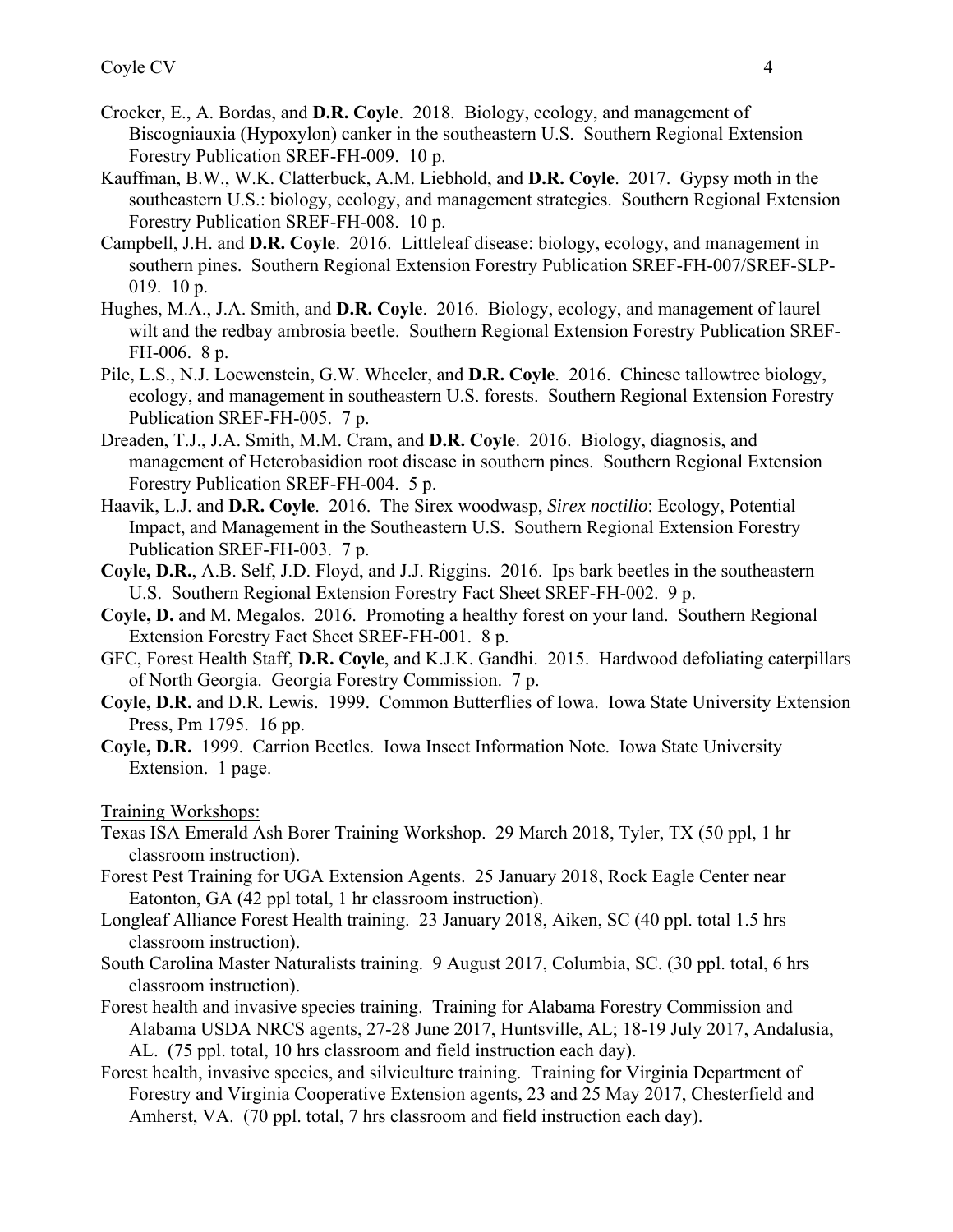- Forest & Tree Health, Invasive Species, and Silviculture & Tree Care Training. Training for Clemson University Horticulture and Natural Resource Extension Agents. 9-10 May 2017, Clemson, SC. (25 ppl., 14 hrs classroom and field instruction).
- Identification and management of invasive and native pests in Georgia's forests (with Dr. Elizabeth Benton, UGA-Warnell), 9-10 March 2017, Perry, GA. (35 ppl, 1.5 hrs classroom instruction).
- Pine straw production stand management and economics (with Drs. David Dickens and Dave Moorhead, UGA-Warnell), 11-12 October 2016, Statesboro, GA (30 ppl, 12 hrs classroom and field instruction; DRC lecture for 1 hr).
- Managing forests for health, wildlife, and productivity (with Drs. Elizabeth Benton and Mark McConnell, UGA-Warnell), 4-5 October 2016, Athens, GA (35 ppl, 12 hrs classroom instruction).
- Forest health, invasive species, and silviculture training. Training for South Carolina Forestry Commission field agents, 16-17 August 2016, Columbia, SC. (45 ppl, 9 hrs classroom and field instruction).
- Forest health, invasive species, and silviculture (with Bobby Solomon, Fort Valley State University Extension), 30 June 2016, Talbotton, GA. (20 ppl, 5 hrs classroom instruction).
- Forest health and invasive species training. Training for Fort Valley State University Extension personnel, 29 February 2016, Ft. Valley, GA. (20 ppl, ½ hr classroom instruction).

Presentations:

WinterGreen, Duluth Convention Center, 26 January 2017, Duluth, GA. (50 min.)

- Tree Farm Field Day Granade Farms, 11 May 2017, Rayle, GA (30 min.)
- WinterGreen, Duluth Convention Center, 27 January 2017, Duluth, GA. (50 min.)
- Gwinnett County Extension Green Industry Update, 13 March 2012, Lawrenceville, GA. (60 min.)
- Georgia Arborists Association Meeting, 13 September 2011, Decatur, GA. (50 min.)
- Adult Nature Weekend, Iowa Lakeside Laboratory, 6-8 August 1999, Lake Okoboji, IA. 2 presentations (3 hr. each)
- 1998 Master Woodland Managers Program, 15 Sept. 1998, Wapsi River Environmental Education Center, Scott Co., IA. (50 min.)
- Iowa State University Extension: Third Annual Forest Foray, 26-28 June 1998, Iowa 4-H Education and Natural Resources Center, Madrid, IA. (60 min.)

Webinars (live, archived; total viewers as of 5 December 2017):

- Biology, Ecology, and Management of Laurel Wilt in the Southeastern U.S. Dr. Marc Hughes, University of Florida, 4 February 2016. (122 live, 232 archived; 357 total)
- Managing Chinese Tallow in Forests An Integrated Approach. Dr. Lauren Pile, Clemson University, 24 February 2016. (137 live, 285 archived; 422 total)
- Gypsy Moth Biology, Ecology, Management, and Implications for the Southeastern U.S. Dr. Andrew Liebhold, USDA Forest Service, 23 March 2016. (157 live, 272 archived; 429 total)
- Emerald Ash Borer Biology, Ecology, Management, and Implications for Natural and Urban Forest Areas in the Southeast. Dr. Dan Herms, The Ohio State University, 20 April 2016. (222 live, 383 archived; 605 total)
- Cogongrass Management Past, Present and Future. Dr. Greg MacDonald, University of Florida, 21 September 2016. (143 live, 128 archived; 271 total)
- The Biology, Diagnosis, Epidemiology, and Management of Oak Wilt in the Southeastern U.S. Dr. David Appel, Texas A&M University, 26 October 2016. (191 live, 293 archived; 484 total)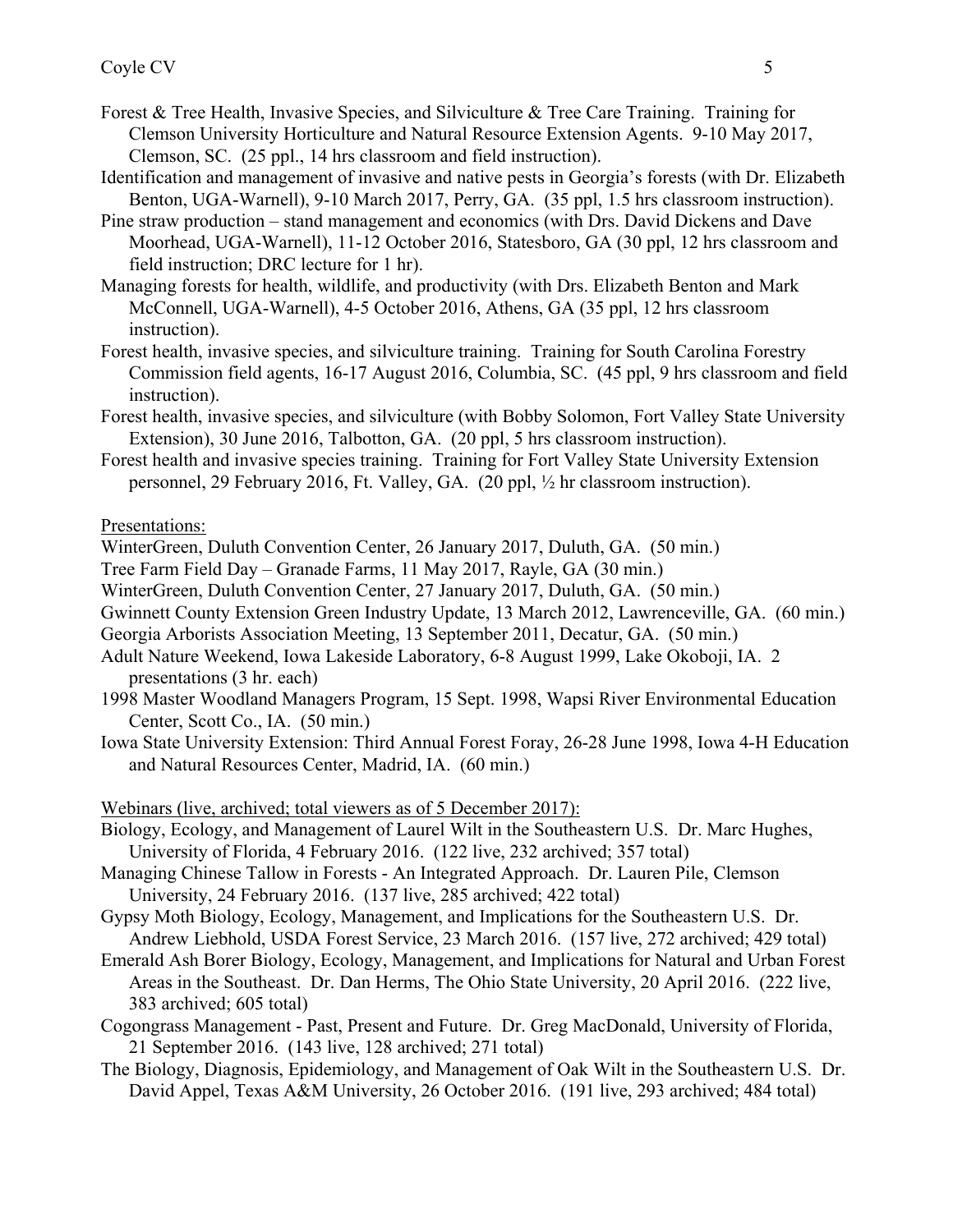- Heterobasidion (aka Annosum or Fomes) Root Disease of Pines in the South. Ms. Michelle Cram, USDA Forest Service, 17 November 2016. (122 live, 216 archived; 338 total)
- The People Have Spoken: Using Forest and Firewood National Polling Data to Promote Forest Health. Ms. Leigh Greenwood, The Nature Conservancy, 25 January 2017. (211 live, 123 archived; 334 total)
- Integrative Forest Management for Wildlife and Forest Health. Dr. Mark McConnell, University of Georgia, 15 February 2017. (415 live, 386 archived; 811 total)
- Hemlock Woolly Adelgid Biology and Management in the Southeastern U.S. Dr. Elizabeth Benton, University of Georgia, 29 March 2017. (255 live, 142 archived; 397 total)
- Southern Pine Beetle Biology, Ecology, and Management. Dr. John Nowak, USDA Forest Service, 19 April 2017. (231 live, 301 archived; 532 total)
- Weather Variability and Its Impacts on Forest Health. Dr. David Coyle, Southern Regional Extension Forestry; Dr. Steve McNulty and Ms. Jennifer Moore Myers, USDA Forest Service, 15 May 2017. (150 live, 203 archived; 353 total)
- Privet Biology and Management in the Southeastern U.S. Dr. Nancy Loewenstein, Auburn University, 31 August 2017. (222 live, 113 archived; 335 total)
- Fall Cankerworm Biology, Ecology, and Management in Urban and Rural Landscapes. Ms. Laurie Reid Dukes, City of Charlotte, 4 October 2017. (146 live, 69 archived; 215 total)
- Hardwood Forest Management for Health and Productivity. Dr. Wayne Clatterbuck, University of Tennessee, 1 November 2017. (169 live, 25 archived; 194 total)
- It's Not a Disease (or is it?): Managing Tree and Forest Health in Palms, Pines, and More. Dr. Carrie Harmon, University of Florida, 21 February 2018. (93 live, 22 archived; 115 total)

## Media:

I have been interviewed multiple times for newspapers and social media blogs on various forest and tree health issues, including emerald ash borer, Ips bark beetles, southern pine beetle, and laurel wilt. I worked with Dr. Nick Furman (UGA Ag Education) aka "Ranger Nick" to record a tv spot on emerald ash borer which was shown on RFD-TV

 $(htips://www.youtube.com/watch?v=W9W5nqXj3p4)$ . I am "on call" for organizations such as the Entomological Society of America, National Association of State Foresters, and the Southern Group of State Foresters for when media invitations arise and they need an expert in forest or tree health.

Social media:

- I maintain an active social media platform for forest and tree health, forestry, and invasive species education.
- Twitter: @drdavecoyle currently has 1,677 followers, and averages ~4,100 impressions per day. Instagram: drdavecoyle, 80 followers; I started this account in late November 2017.
- Facebook: southernforesthealth (444 follows) is the page on which I curate forest and tree health information for the southeastern U.S., and is closely linked with the website of the same name (listed below).
- Facebook: SouthernTreeHealthDiagnostics (409 members) is a page jointly curated with extension professionals from the University of Florida and Florida Forest Service. We invite people to submit their tree and forest health questions and pictures, and using the collective knowledge of many we are often able to provide a diagnosis (or close approximation) or direct the user to more appropriate resources.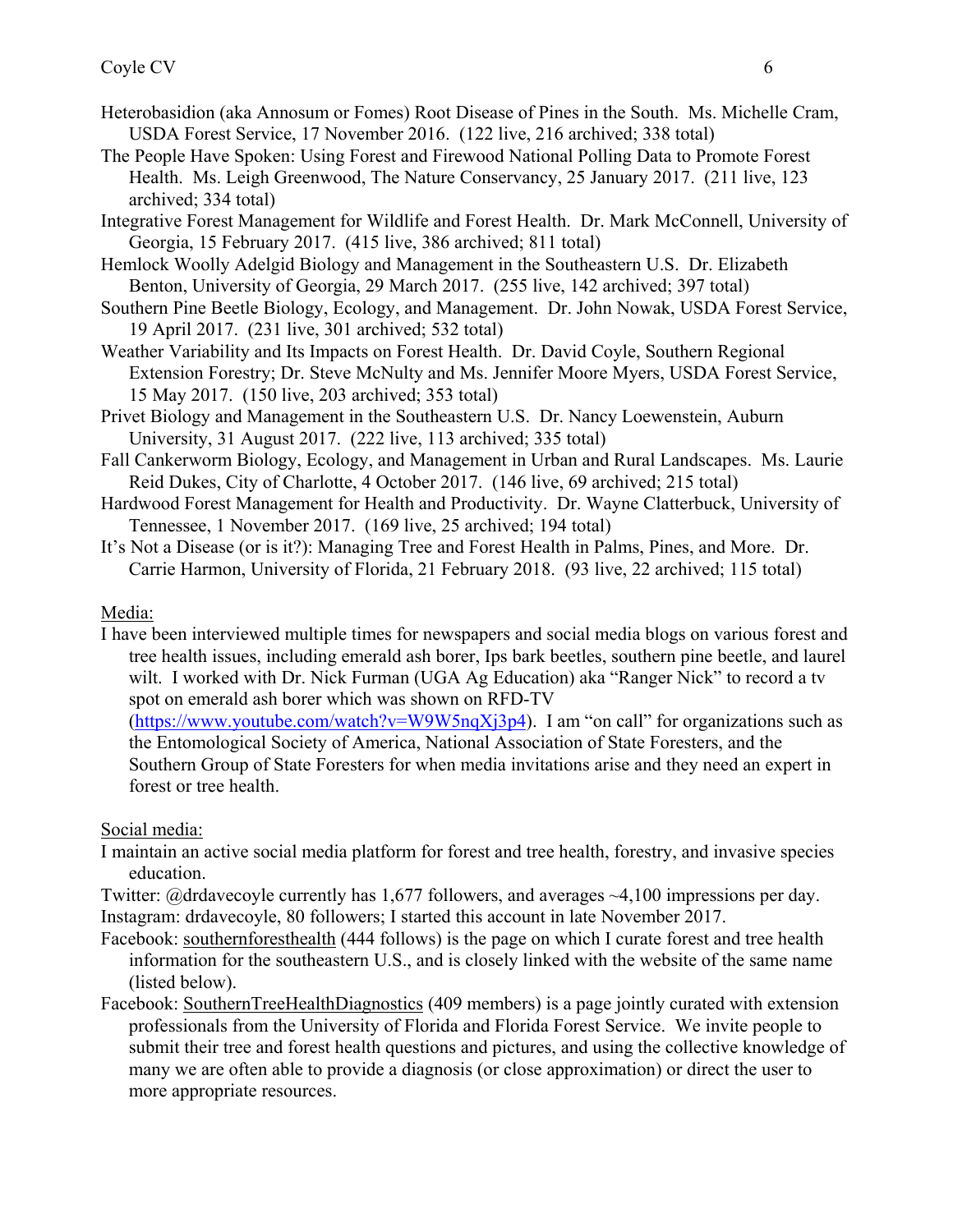### Coyle CV 7

Consultations:

I have served and continue to serve as a consultant for private individuals, industries, state, university, and federal employees on forest health issues in the southeastern U.S. On average, I handle 20-25 requests per year through phone, email, or on-site visits.

Websites created:

- Developed (with Southern Regional Extension Forestry group) a website to deliver forest health and invasive species education for the southeastern U.S. Available at http://southernforesthealth.net/.
- Developed (with Dr. Kamal Gandhi and Ms. Brittany Barnes, UGA; Drs. Kier Klepzig and John Nowak, USDA Forest Service) a website highlighting issues in southern pine health, especially pertaining to insect and fungal factors in the southeastern US. Available at www.sph.uga.edu.
- Developed (with Dr. Ron Zalesny, USFS Institute for Applied Ecosystem Studies) an online database for short rotation woody crop / intensive forestry poplar literature entitled "Short Rotation *Populus*: A Database of North American Literature, 1989 – 2011". Available at www.poplardatabase.com.

Volunteer outreach activities:

Judge, GA State 4-H competition, July 2016

University of Wisconsin-Madison Insect Ambassador, January 2005 – January 2009. Iowa State Insect Zoo Participant, January 1998 – December 1999.

**RESEARCH PUBLICATIONS** (58 refereed research articles and 4 book chapters published; G indicates Graduate student co-author, <sup>U</sup> denotes Undergraduate student co-author)

Refereed Research Articles:

- Denham, S.O.G, **D.R. Coyle**, A.C. Oishi, B.P. Bullock, K. Heliövaara, and K.A. Novick. 201x. Tree resin flow dynamics during an experimentally introduced bark beetle infestation. Can. J. For. Res.: *Accepted for publication*.
- Perry, K.I., D.A. Herms, W.S. Klooster, A. Smith, D.M. Hartzler, **D.R. Coyle**, and K.J.K. Gandhi 201x. Downed coarse woody debris dynamics in ash (*Fraxinus* spp.) stands invaded by emerald ash borer (*Agrilus planipennis* Fairmaire). Forests: *Accepted for publication*.
- Schultz, A.N.<sup>G</sup>, A.M. Mech<sup>G</sup>, M.M. Cram, C. Asaro, **D.R. Coyle**, R.D. Lucardi, S. Lucas, and K.J.K. Gandhi. 201x. Association of *Caliciopsis pinea* Peck and *Matsucoccus macrocicatrices* Richards with eastern white pine (*Pinus strobus* L.) seedling dieback. For. Ecol. Manage.: *Accepted for publication*.
- Schultz, A.N.<sup>G</sup>, A.M. Mech<sup>G</sup>, C. Asaro, D.R. Coyle, M.M. Cram, R.D. Lucardi, and K.J.K. Gandhi. 2018. Assessment of abiotic and biotic factors associated with eastern white pine (*Pinus strobus* L.) dieback in the Southern Appalachian Mountains. For. Ecol. Manage.: *In Press*.
- Avtzis, D.N., **D.R. Coyle**, V. Christopoulous, and A. Roques. 2017. Biological invasions, national borders, and the current state of non-native insect species in Greece and the neighboring Balkan countries. Bull. Insectol. 70: 161-169.
- Coyle, D.R., U.J. Nagendra<sup>G</sup>, M.K. Taylor, J.H. Campbell<sup>G</sup>, C.E. Cunard<sup>G</sup>, A.H. Joslin<sup>G</sup>, A. Mundepi<sup>G</sup>, C.A. Phillips<sup>G</sup>, and M.A. Callaham, Jr. 2017. Soil fauna responses to natural disturbances, invasive species, and global climate change: Current state of the science and a call to action. Soil Biol. Biochem. 110: 116-133.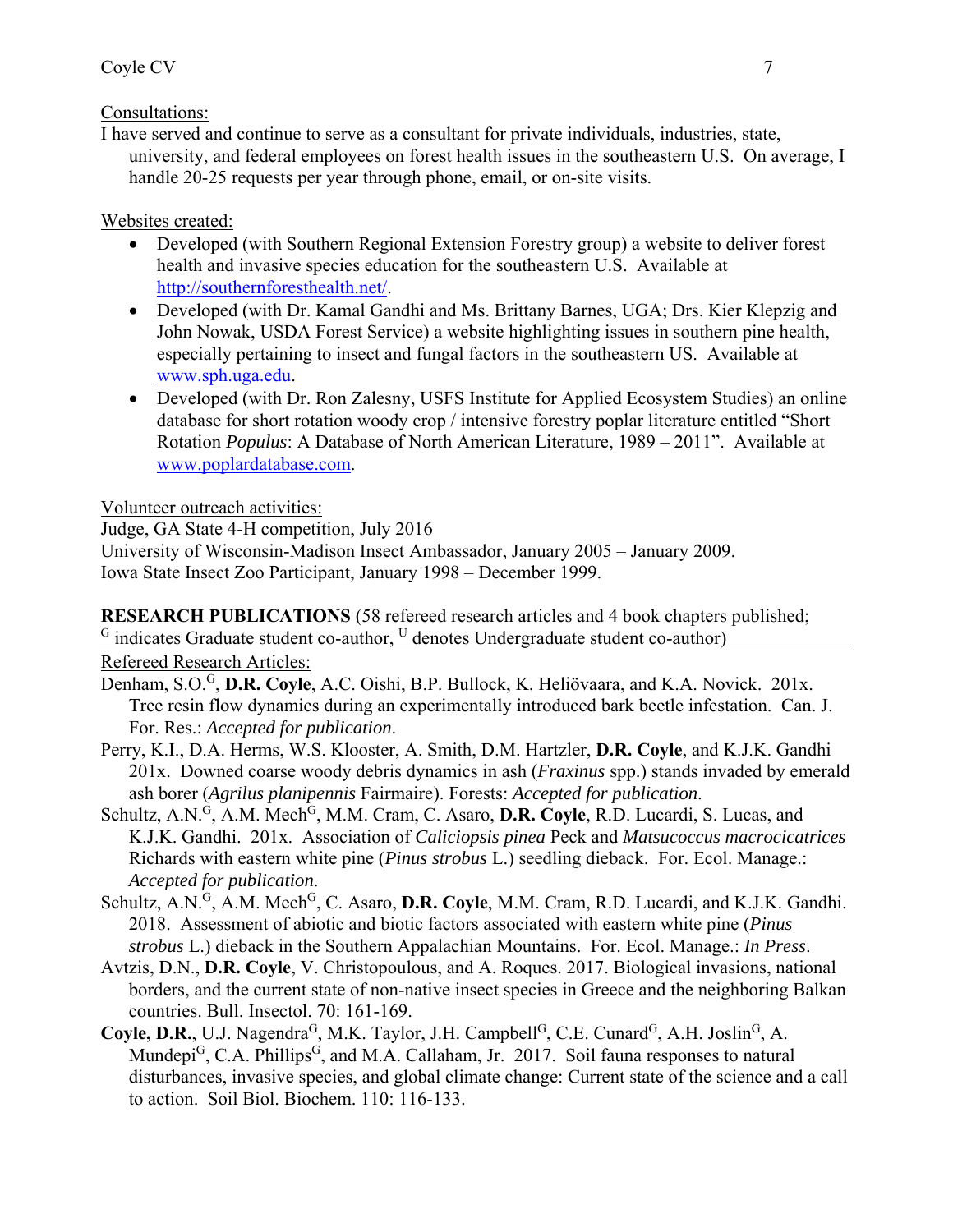- Helbig, C.E. <sup>G</sup>, **D.R. Coyle**, K.D. Klepzig, J.T. Nowak, and K.J.K. Gandhi. 2016. Colonization dynamics of subcortical insects on forest sites with relatively stressed and unstressed loblolly pine trees. J. Econ. Entomol. 109: 1729-1740.
- **Coyle, D.R.**, G.T. Green, B.F. Barnes, K.D. Klepzig, J.T. Nowak, and K.J.K. Gandhi. 2016. Landowner and manager awareness and perceptions of pine health issues and southern pine management activities in the southeastern U.S. J. For. 114: 541-551.
- Zalesny, R.S. Jr., J.A. Stanturf, E.S. Gardiner, G.S. Bañuelos, R.A. Hallett, A. Hass, C.M. Stange, J.H. Perdue, T.M. Young, **D.R. Coyle**, and W.L. Headlee. 2016. Environmental technologies of woody crop production systems. Bioenerg. Res. 9: 492-506.
- Zalesny, R.S. Jr., J.A. Stanturf, E.S. Gardiner, J.H. Perdue, T.M. Young, **D.R. Coyle**, W.L. Headlee, G.S. Bañuelos, and A. Hass. 2016. Ecosystem services of woody crop production systems. Bioenerg. Res. 9: 465-491.
- **Coyle, D.R.**, D.P. Aubrey, and M.D. Coleman. 2016. Growth responses of narrow or broad site adapted tree species to a range of resource availability treatments after a full harvest rotation. For. Ecol. Manage. 362: 107-119.
- Pfammatter, J.A.<sup>G</sup>, D.R. Coyle, K.J.K. Gandhi, N. Hernandez<sup>G</sup>, R.W. Hofstetter, J.C. Moser, and K.F. Raffa. 2016. Structure of phoretic mite assemblages across subcortical beetle species at a regional scale. Environ. Entomol. 45: 53-65.
- **Coyle, D.R.**, K.D. Klepzig, F.H. Koch, L.A. Morris, J.T. Nowak, S.W. Oak, W.J. Otrosina, W.D. Smith, and K.J.K. Gandhi. 2015. A review of southern pine decline in North America. For. Ecol. Manage. 349: 134-148.
- Nowak, J.T., J.R. Meeker, **D.R. Coyle,** C.A. Steiner, and C. Brownie. 2015. Southern pine beetle infestations in relation to forest stand conditions, previous thinning, and prescribed burning: Evaluation of the Southern Pine Beetle Prevention Program. J. For. 113: 454-462.
- Coyle, D.R., C.L. Brissey<sup>U</sup>, and K.J.K. Gandhi. 2015. Species characterization and responses of subcortical insects to trap-logs and ethanol in a hardwood biomass plantation. Agric. For. Entomol. 17: 258-269.
- Lee, X.<sup>G</sup>, D.R. Coyle, D. Johnson, M.W. Murphy, M.A. McGeehin, R.J. Murphy, K.F. Raffa, and S.M. Paskewitz. 2014. Prevalence of *Borrelia burgdorferi* and *Anaplasma phagocytophilum* in *Ixodes scapularis* (Acari: Ixodidae) nymphs collected in managed red pine forests in Wisconsin. J. Med. Entomol. 51: 694-701.
- **Coyle, D.R.**, W.J. Mattson, A.L. Friend, and K.F. Raffa. 2014. Effects of an invasive herbivore at the single plant scale do not extend to population-scale seedling dynamics. Can. J. For. Res. 44: 8–16.
- Mech, A.M.<sup>G</sup>, C. Asaro, M. M. Cram, **D.R. Coyle**, P.J. Gullan, L.G. Cook, and K.J.K. Gandhi. 2013. *Matsucoccus macrocicatrices* (Hemiptera: Matsucoccidae): first report, distribution, and association with symptomatic eastern white pine in the southeastern United States. J. Econ. Entomol. 106: 2391–2398.
- Coyle, D.R., J. Pickering, K.A. Dyer, F.R. Lehman<sup>G</sup>, J.A. Mohan, and K.J.K. Gandhi. 2013. Dynamics of an unprecedented outbreak of two native moth species, *Cissusa spadix* and *Phoberia atomaris* (Lepidoptera: Noctuidae), on southern oak trees (*Quercus* spp.) in the southeastern United States. Am. Entomol. 59: 82–94.
- **Coyle, D.R.**, D.P. Aubrey, J.P. Siry, R.R. Volfovicz-Leon, and M.D. Coleman. 2013. Optimal nitrogen application rates for three intensively-managed hardwood tree species in the southeastern USA. For. Ecol. Manage. 303: 131–142.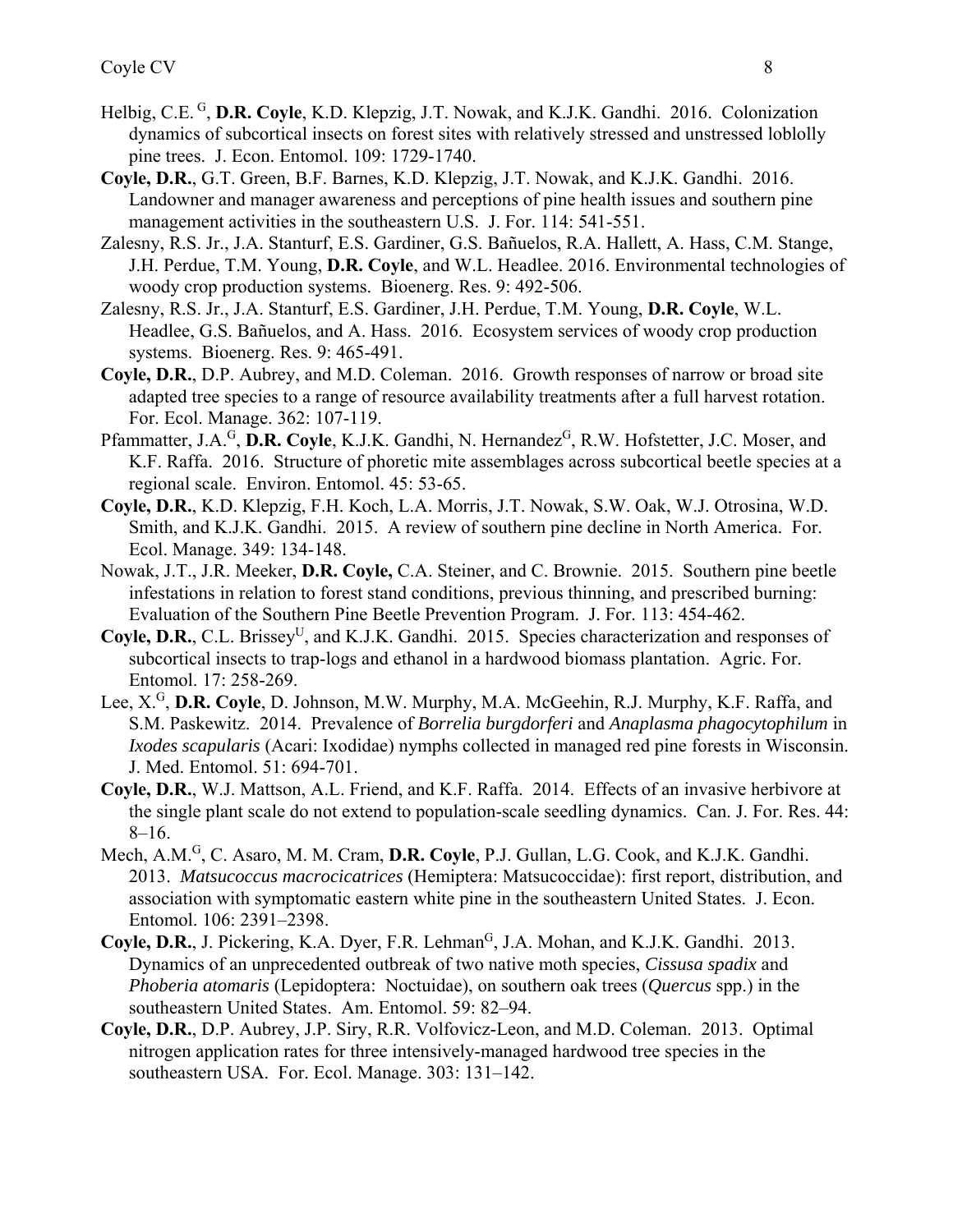- Coyle, D.R., M.W. Murphy, S.M. Paskewitz, J.L. Orrock, X. Lee<sup>G</sup>, R.J. Murphy, M.A. McGeehin, and K.F. Raffa. 2013. Belowground herbivory initiates a cascade that increases abundance of Lyme disease vectors. For. Ecol. Manage. 302: 354–362.
- Kaczmarek, D.J., D.R. Coyle, and M.D. Coleman. 2013. Survival and growth of a range of *Populus* clones in central South Carolina USA through age ten: Do early assessments reflect longer-term survival and growth trends? Biomass Bioenergy 49: 260–272.
- Zalesny, R.S. Jr., D.M. Donner, D.R. Coyle, and W.L. Headlee<sup>G</sup>. 2012. An approach for siting poplar energy production systems to increase productivity and associated ecosystem services. For. Ecol. Manage. 284: 45–58.
- **Coyle, D.R.** and K.J.K. Gandhi. 2012. The ecology, behavior, and biological control potential of hymenopteran parasitoids of woodwasps (Hymenoptera: Siricidae) in North America. Environ. Entomol. 41: 731–749. (Invited Review).
- Coyle, D.R., W.J. Mattson, M.S. Jordan<sup>U</sup>, and K.F. Raffa. 2012. Variable host phenology does not pose a barrier to invasive weevils in a northern hardwood forest. Agric. For. Entomol. 14: 276– 285.
- Coyle, D.R., J.A. Pfammatter<sup>G</sup>, A.M. Journey, T.L. Pahs, V.J. Cervenka, and R.L. Koch. 2012. Community composition and phenology of native Siricidae (Hymenoptera) attracted to semiochemicals in Minnesota. Environ. Entomol. 41: 91–97.
- Aubrey, D.P. G, **D.R. Coyle**, and M.D. Coleman. 2012. Functional groups show distinct differences in nitrogen cycling during early stand development: implications for forest management. Plant Soil 351: 219–236.
- Pfammatter, J.A. <sup>G</sup>, D.R. Coyle, A.M. Journey, T.L. Pahs, J.C. Luhman, V.J. Cervenka, and R.L. Koch. 2011. Bark beetle (Coletoptera: Curculionidae: Scolytinae) community structure in northeastern and central Minnesota. Great Lakes Entomol. 44: 163–176.
- Orrock, J.L., G.R. Curler<sup>U</sup>, B.J. Danielson, and **D.R. Coyle**. 2011. Large-scale experimental landscapes reveal distinctive effects of patch geometry and connectivity on arthropod communities. Landsc. Ecol. 26: 1361–1372.
- **Coyle, D.R.**, J.A. Zalesny, R.S. Zalesny, Jr., and A. Wiese. 2011. Irrigating poplar energy crops with landfill leachate negatively affects soil micro- and meso-fauna. Internat. J. Phytoremed. 13: 845–858.
- **Coyle, D.R.**, J.G. Duman, and K.F. Raffa. 2011. Temporal and species variation in cold hardiness among invasive rhizophagous weevils (Coleoptera: Curculionidae) in a northern hardwood forest. Ann. Entomol. Soc. Am. 104: 59–67.
- Coyle, D.R., A.A. Allred<sup>G</sup>, K.R. Kosola, and K.F. Raffa. 2011. Altered GAI activity of hybrid aspen has minimal effects on the performance of a polyphagous weevil, *Polydrusus sericeus*. Entomol. Exp. Appl. 138: 104–109.
- Coyle, D.R., K.E. Clark<sup>G</sup>, K.F. Raffa, and S.N. Johnson. 2011. Prior host feeding experience influences ovipositional but not feeding preference in a polyphagous insect herbivore. Entomol. Exp. Appl. 138: 137–145.
- Coyle, D.R., M.S. Jordan<sup>U</sup>, and K.F. Raffa. 2010. Host plant phenology affects performance of an invasive weevil, *Phyllobius oblongus* (Coleoptera: Curculionidae), in a northern hardwood forest. Environ. Entomol. 39: 1539–1544.
- **Coyle, D.R.**, W.J. Mattson, and K.F. Raffa. 2010. Laboratory performance of two polyphagous invasive weevils on the predominant woody plant species of a northern hardwood community. Environ. Entomol. 39: 1242–1248.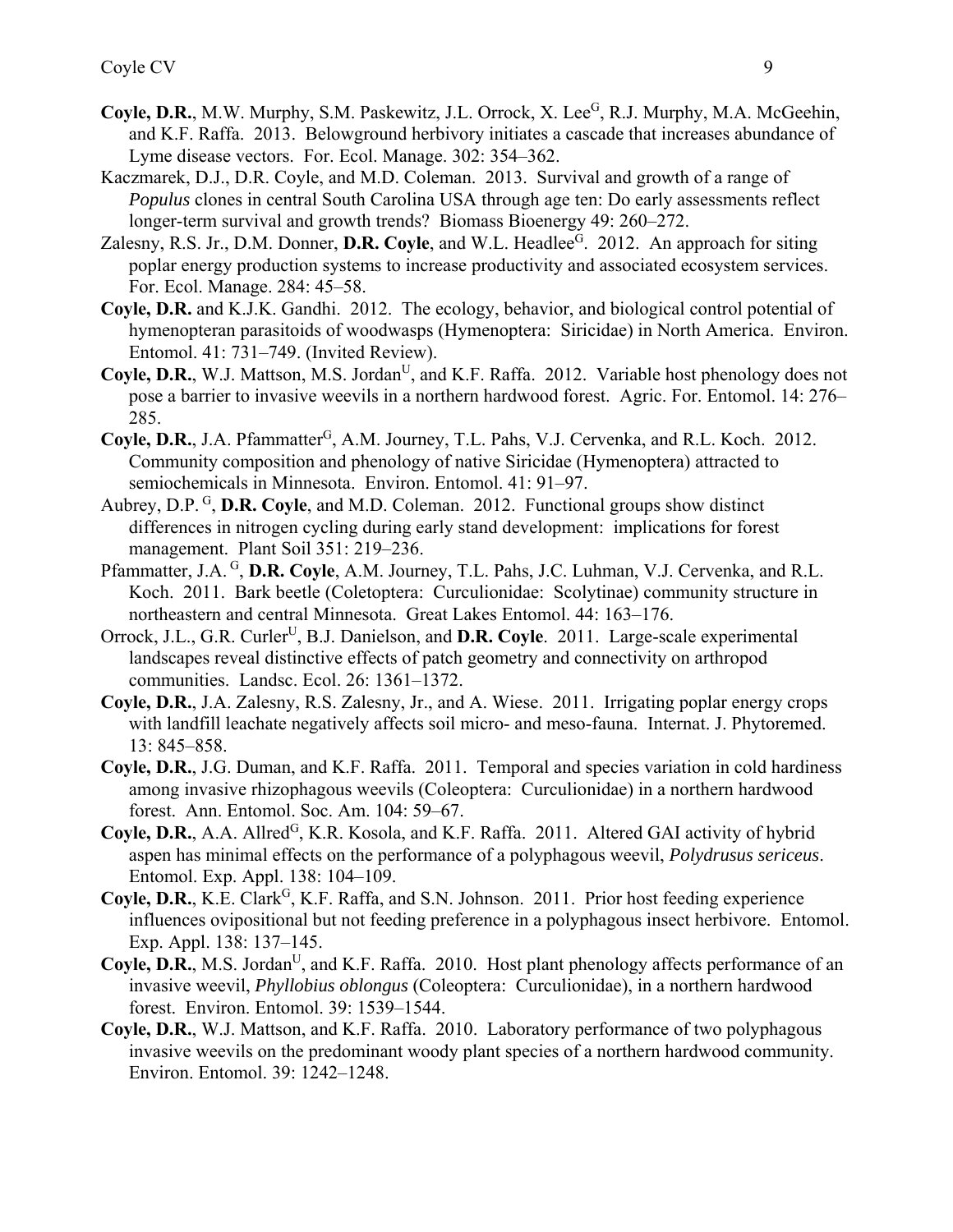- Hillstrom, M.L. <sup>G</sup>, L.M. Vigue<sup>G</sup>, D.R. Coyle, K.F. Raffa, and R.L. Lindroth. 2010. Performance of the invasive weevil *Polydrusus sericeus* is influenced by atmospheric CO<sub>2</sub> and host species. Agric. For. Entomol. 12: 285–292.
- Coyle, D.R., D.A. Aubrey<sup>G</sup>, and J. Bentz. 2010. *Erythroneura lawsoni* (Homoptera: Cicadellidae) abundance and feeding injury levels are influenced by foliar nutrient status in intensively managed American sycamore. Agric. For. Entomol. 12: 89–97.
- Zalesny, J.A., R.S. Zalesny Jr., **D.R. Coyle**, R.B. Hall, E.O. Bauer. 2009. Clonal variation in morphology of *Populus* root systems following irrigation with landfill leachate or water during 2 years of establishment. BioEnergy Res. 2: 134–143.
- **Coyle, D.R.,** M.D. Coleman, and D.P. Aubrey<sup>G</sup>. 2008. Above and belowground biomass accumulation, production, and distribution of sweetgum and loblolly pine grown with irrigation and fertilization. Can. J. For. Res. 38: 1335–1348.
- **Coyle, D.R.**, E.R. Hart, J.D. McMillin, L.C. Rule, and R.B. Hall. 2008. Effects of repeated cottonwood leaf beetle defoliation on *Populus* growth and economic value over an 8-year harvest rotation. For. Ecol. Manage. 255: 3365–3373.
- Aubrey, D.A. G, M.D. Coleman, and **D.R. Coyle**. 2007. Ice damage in loblolly pine: understanding the factors that influence susceptibility. For. Sci. 53: 580–589.
- Zalesny, J.A., R.S. Zalesny, **D.R. Coyle**, and R.B. Hall. 2007. Growth and biomass of *Populus* irrigated with landfill leachate. For. Ecol. Manage. 248: 143–152.
- Balser, T.C., K.D. McMahon, D. Bart, D. Bronson<sup>G</sup>, D.R. Coyle, N. Craig<sup>G</sup>, M. Flores-Mangual<sup>G</sup>, K. Forshay<sup>G</sup>, S.E. Jones<sup>G</sup>, A.E. Kent<sup>G</sup>, and A.L. Shade<sup>G</sup>. 2006. Bridging the gap between micro- and macro-scale perspectives on the role of microbial communities in global change ecology. Plant Soil 289: 59–70.
- **Coyle, D.R.,** M.D. Coleman, J.A. Durant<sup>U</sup>, and L.A. Newman. 2006. Multiple factors affect pest and disease damage on 31 *Populus* clones in South Carolina. Biomass Bioenergy 30: 759–768.
- **Coyle, D.R.**, M.D. Coleman, J.A. Durant<sup>U</sup>, and L.A. Newman. 2006. Survival and growth of 31 *Populus* clones in South Carolina. Biomass Bioenergy 30: 750–758.
- **Coyle, D.R.**, D.C. Booth, and M.S. Wallace. 2005. Ambrosia beetle (Coleoptera: Scolytidae) species, flight, and attack on living eastern cottonwoods. J. Econ. Entomol. 99: 2049–2057.
- **Coyle, D.R.** and M.D. Coleman. 2005. Forest production responses to irrigation and fertilization are not explained by shifts in allocation. For. Ecol. Manage. 208: 137–152.
- Allen, C.B.<sup>G</sup>, R.E. Will, R.C. McGarvey, **D.R. Coyle**, and M.D. Coleman. 2005. Radiation-use efficiency and gas exchange responses to water and nutrient availability in irrigated and fertilized stands of sweetgum and sycamore. Tree Physiol. 25: 191–200.
- **Coyle, D.R.**, T.E. Nebeker, E.R. Hart, and W.J. Mattson, Jr. 2005. Biology and management of insect pests in North American intensively-managed hardwood forest systems. Annu. Rev. Entomol. 50: 1–29.
- **Coyle, D.R.** and J.W. Amrine, Jr. 2004. New collection records and host range of the cottonwood leafcurl mite, *Tetra lobulifera* (Keifer) (Acari: Eriophyidae), in the USA. Internat. J. Acarol. 30: 3–8.
- **Coyle, D.R.**, J.T. Nowak, and C.J. Fettig. 2003. Irrigation and fertilization effects on Nantucket pine tip moth (Lepidoptera: Tortricidae) damage levels and pupal weight in an intensivelymanaged pine plantation. J. Entomol. Sci. 38: 621–630.
- **Coyle, D.R.**, J.D. McMillin, R.B. Hall, and E.R. Hart. 2003. Effects of cottonwood leaf beetle (Coleoptera: Chrysomelidae) larval defoliation, clone, and season on *Populus* foliar phagostimulants. Environ. Entomol. 32: 452–462.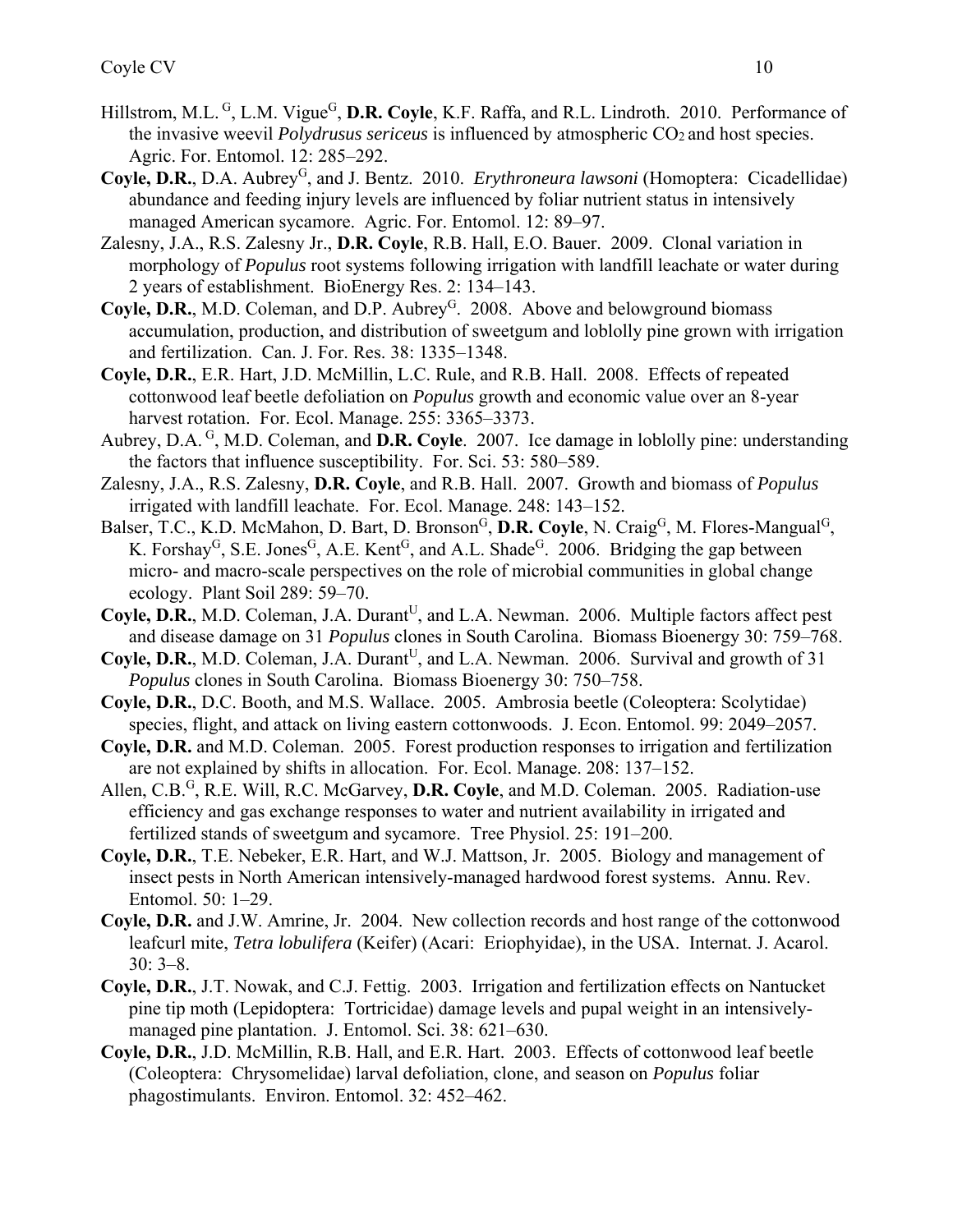- **Coyle, D.R.** 2002. Effects of clone, silvicultural, and miticide treatments on cottonwood leafcurl mite (Acari: Eriophyidae) damage in plantation *Populus*. Environ. Entomol. 31: 1000–1008.
- **Coyle, D.R.**, J.D. McMillin, R.B. Hall, and E.R. Hart. 2002. Cottonwood leaf beetle (Coleoptera: Chrysomelidae) defoliation impact on *Populus* growth and above-ground volume in a shortrotation woody crop plantation. Agric. For. Entomol. 4: 293–300.
- **Coyle, D.R.**, J.D. McMillin, R.B. Hall, and E.R. Hart. 2001. Cottonwood leaf beetle (Coleoptera: Chrysomelidae) larval performance on eight *Populus* clones. Environ. Entomol. 30: 748–756.
- **Coyle, D.R.**, J.D. McMillin, S.C. Krause, and E.R. Hart. 2000. Laboratory and field evaluations of Novodor and Raven for control of cottonwood leaf beetle (Coleoptera: Chrysomelidae). J. Econ. Entomol. 93: 713–720.
- **Coyle, D.R.**, J.D. McMillin, and E.R. Hart. 1999. Pupal and adult parameters as potential indicators of cottonwood leaf beetle (Coleoptera: Chrysomelidae) fecundity and longevity. Great Lakes Entomol. 32: 107–113.
- **Coyle, D.R.** and K.J. Larsen. 1998. Carrion beetles (Coleoptera: Silphidae) of northeastern Iowa: A comparison of baits for sampling. J. Iowa Acad. Sci. 105: 161–164.

Refereed Commentary Articles:

- **Coyle, D.R.** 2010. Genetically modified organisms (GMOs) should be incorporated into management programs for insect crop pests to reduce insecticide use while providing acceptable levels of damage against all pests and improve crop yield. Introduction. *In* 2008 student debate: The use of genetically modified organisms in entomology. A.L. Nielsen and R.G. Burrus (eds.). Am. Entomol. 56: 106–114.
- Coyle, D.R., D.P. Aubrey<sup>G</sup>, and C.R. Hickman<sup>G</sup>. 2010. Not sure about a PhD program? Work in science on a "pre-PhD". Front. Ecol. Environ. 8: 105–106.
- Boyles, J.G. <sup>G</sup>, D.P. Aubrey<sup>G</sup>, B.S. Cooper<sup>G</sup>, J.G. Cox<sup>G</sup>, D.R. Coyle, R.J. Fisher<sup>G</sup>, J.D. Hoffman<sup>G</sup>, and J.J. Storm<sup>G</sup>. 2008. Statistical confusion among graduate students: Sickness or symptom? J. Wildl. Manage. 72: 1869–1871.
- Coyle, D.R., R.K. Krell<sup>G</sup>, S.A. Lefko<sup>G</sup>, and C.D. Pilcher<sup>G</sup>. 2000. Should type specimens of insects indigenous to one country but housed in another be returned to their country of origin? Con Position. *In* International issues in entomology: a student debate. L.L. Allee (ed.). Am. Entomol. 46: 162–172.

Book Chapters:

- Nowak, J.T., K.D. Klepzig, **D.R. Coyle**, W.A. Carothers, and K.J.K. Gandhi. 2016. Chapter 5, p. 73-88. Southern pine beetles in central hardwood forests: frequency, spatial extent, and changes to forest structure. *In*: Natural Disturbances and Historic Range of Variation in Central Hardwood Forests. C.H. Greenberg and B.S. Collins (eds.). Springer Publishers, New York, NY. 406 p.
- **Coyle, D.R.** and K.J.K. Gandhi. 2014. Plantation forests. Vol. 1, pp. 138-142. *In*: Biomes and Ecosystems: An Encyclopedia. R. W. Howarth (ed.). Salem Press, Pasadena, CA. 208 p.
- **Coyle, D.R.**, W.J. Mattson, and K.F. Raffa. 2008. Invasive root feeding insects in natural forest ecosystems of North America. Chapter 8, pp. 134–151. *In*: Root Feeders: An Ecosystem Perspective. S.N. Johnson and P.J. Murray (eds.). CABI Press, Oxfordshire, UK. 230 p.
- **Coyle, D.R.**, J.D. McMillin, R.B. Hall, and E.R. Hart. 2002. Deployment of tree resistance to insects in short-rotation *Populus* plantations. Chapter 9, pp. 189–215. *In*: Mechanisms and Deployment of Resistance in Trees to Insects. M.R. Wagner, K.M. Clancy, F. Lieutier, and T. D. Paine (eds.). Kluwer Academic Publishers, New York. 332 p.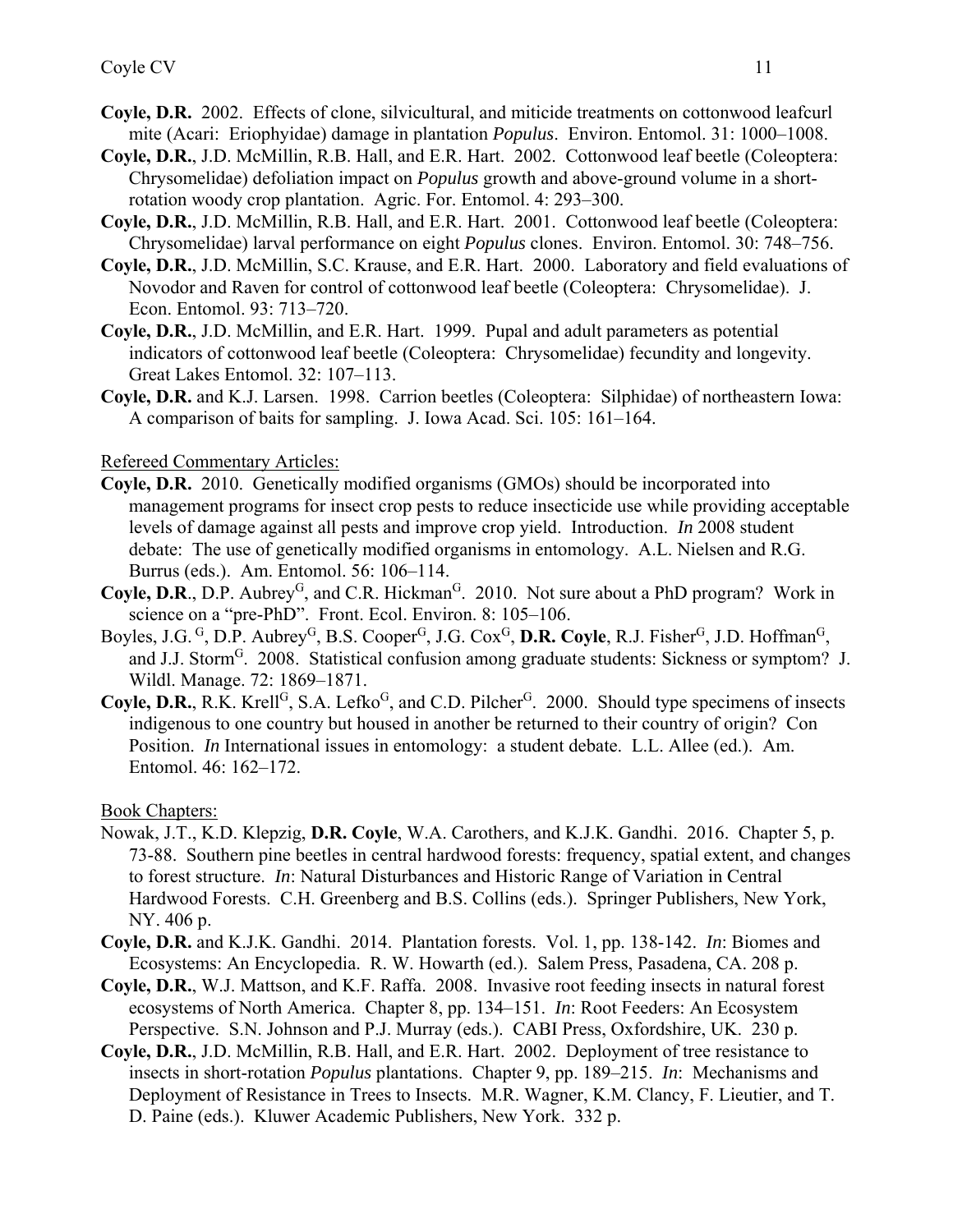Non-refereed Publications:

- Zalesny, Ronald S.; Coyle, David R. 2013. Short rotation *Populus*: a bibliography of North American literature, 1989-2011. Gen. Tech. Rep. NRS-110. Newtown Square, PA: U.S. Department of Agriculture, Forest Service, Northern Research Station. 103 p.
- Coleman M.D., **D.R. Coyle**, J. Blake, K. Britton, M. Buford, B. Campbell, J. Cox, B. Cregg, D. Daniels, M. Jacobson, K. Johnson, T. McDonald, K. McLeod, E. Nelson, D. Robison, R. Rummer, P. Sanchez, J. Stanturf, B. Stokes, C. Trettin, J. Tuskan, L. Wright, and S. Wullschleger. 2004. Production of Short Rotation Woody Crops Grown with a Range of Nutrient and Water Availability: Establishment Report and First-Year Responses. USDA-Forest Service, Southern Research Station, Asheville, NC. SRS-GTR-072. 21 p.

## **PROFESSIONAL PRESENTATIONS (I have given or co-authored 35 invited, 55 submitted, and 45 poster presentations to international, national, regional, and local meetings)**

Invited Academic Seminars:

- **Coyle, D.R.** Bugs, bbq, and blurry pictures: forest health outreach in the Southeast. University of Florida, Department of Entomology and Nematology, 24 February 2017, Gainesville, FL. (50 min.)
- **Coyle, D.R.** Interactions between below- and above-ground processes in forest ecosystems: Implications to forest health and human values. Luther College, Department of Biology, 12 April 2012, Decorah, IA. (50 min.)
- **Coyle, D.R.** Interactions between below- and above-ground processes in forest ecosystems: Implications to forest health and human values. Southern Illinois University – Edwardsville, Department of Biology, 9 April 2012, Edwardsville, IL. (50 min.)
- **Coyle, D.R.** What lurks beneath: Invasive rhizophagous weevils in northern hardwood forests. University of Wisconsin Department of Entomology seminar series, 30 September 2011, Madison, WI. (50 min.)
- **Coyle, D.R.** Root herbivory, black-legged ticks, and Lyme disease: An ecological cascade in red pine forests. University of Georgia Department of Entomology seminar series, 4 April 2011, Athens, GA. (50 min.)

Invited Panel Participant:

- **Coyle, D.R.** Tri-trophic Interactions: Government, University, and Private Landowner Interactions. Southern Forest Insect Work Conference, 25-28 July 2017, Melbourne, FL. (90 min. panel session)
- **Coyle, D.R.** Not your grandfather's timber: What the future may hold for the next generation of forest landowners. National Association of Private Forest Landowners Annual Meeting, 2 June 2017, Asheville, NC. (90 min. panel session)

# **TEACHING**

**Soil Biology and Ecology University of Georgia Spring 2013**  Course co-created and taught with Dr. Mac Callaham, USDA Forest Service. Responsible for creating course lecture and lab schedule, development of discussion material, delivering half of the lectures, evaluating student participation and creating exams. Labs were co-instructed. Students will participate in a writing exercise with a goal of developing a peer-reviewed publication. **Disturbance Ecology of Forest Insects University of Wisconsin Fall 2008**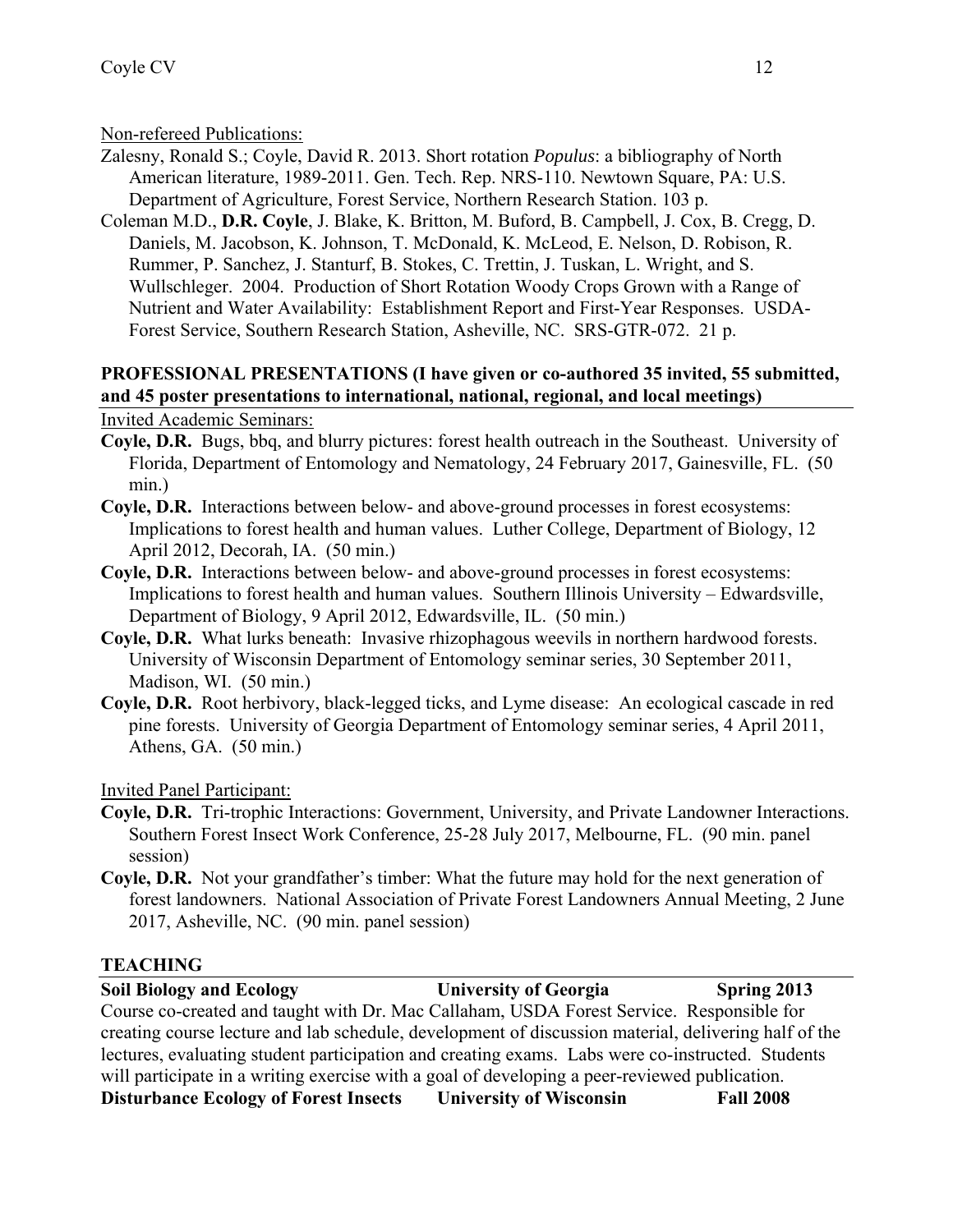Course co-created and taught with Dr. Brian Sturtevant, USDA Forest Service. Assisted with course design and development of discussion material. Responsible for delivering half of the lectures, supervising class discussions, and evaluating student participation to determine grades.

**Forest Pest Management University of Wisconsin Fall 2007** Assisted with all laboratory preparation and activities, created and delivered lectures, assisted with grading. Supervised independent project involving four students examining the interactions between fungi, mites, nematodes, and bark beetles.

# Silviculture **Iowa State University** Spring 1999

Assisted in laboratory preparation, development, set-up, and grading. Presented various lectures and gave quizzes.

# **Invertebrate Zoology Luther College Fall 1996**

Assisted in laboratory and test preparation and set-up, administration, and grading. Helped students throughout laboratory with questions and problems.

### **Aquatic Biology Luther College Spring 1997**

Assisted in laboratory preparation and set-up. Helped students throughout laboratory with questions and problems. Coordinated transportation to field sites.

### **Guest Lectures:**

Forest Health and Protection (NC State University, Spring 2018) – forest declines Natural Resource Management for Teachers (UGA, Spring 2016 & Spring 2018) – how to teach entomology

Forest Health (University of Florida, Spring 2017) – regional perspective on forest health Urban Tree Management (UGA, Spring 2017) – insects in the urban landscape Forest Pest Management (UGA, Spring 2015) – introductory material

Advanced Forest Entomology (UGA, Fall 2012 & Fall 2014) – belowground herbivory Ecology of Natural Resources (UGA, Fall 2011) – energy flow and food webs

# **MENTORING**

Ansley Silva, University of Georgia, Graduate Student, 2014 – 2016.

Ashley Schultz, University of Georgia, Graduate Student,  $2013 - 2015$ . Won 1<sup>st</sup> place poster presentation at ESA Annual Meeting, 2014.

Mauranda Upchurch, University of Georgia, Young Scholars Internship Program, Summer 2014. Won 1<sup>st</sup> prize for student Science Fair poster at 41<sup>st</sup> Annual NOBCChE Conference 2014.

Sander Denham, USDA Forest Service/North Carolina State University, Undergraduate Technician/Graduate Student,  $2012 - 2014$ . Won  $2<sup>nd</sup>$  prize for M.S. poster at the 2012 MEAS and FER Graduate Research Symposium.

Courtney Brissey, University of Georgia, Undergraduate Technician/Researcher, 2011 –2013. Was named one of the 2013 UGA Student Employees of the Year, won 1<sup>st</sup> prize poster at 2012 Warnell Graduate Student Symposium.

Nakia Lee, University of Georgia, Young Scholars Internship Program, Summer 2011.

Michelle Jordan, University of Wisconsin, Undergraduate Technician/Researcher, 2007 – 2009. Received prestigious UW Hilldale Scholarship.

Allyson Czechowicz, Luther College, Undergraduate Volunteer, Summer 2008.

Mike Komp, University of Wisconsin, Undergraduate Technician/Researcher, 2008 – 2009.

Carly Lapin, University of Wisconsin, Undergraduate Technician/Researcher, 2006 – 2007.

Jaclin Durant, University of South Carolina, Undergraduate Researcher, 2002.

# **AWARDS**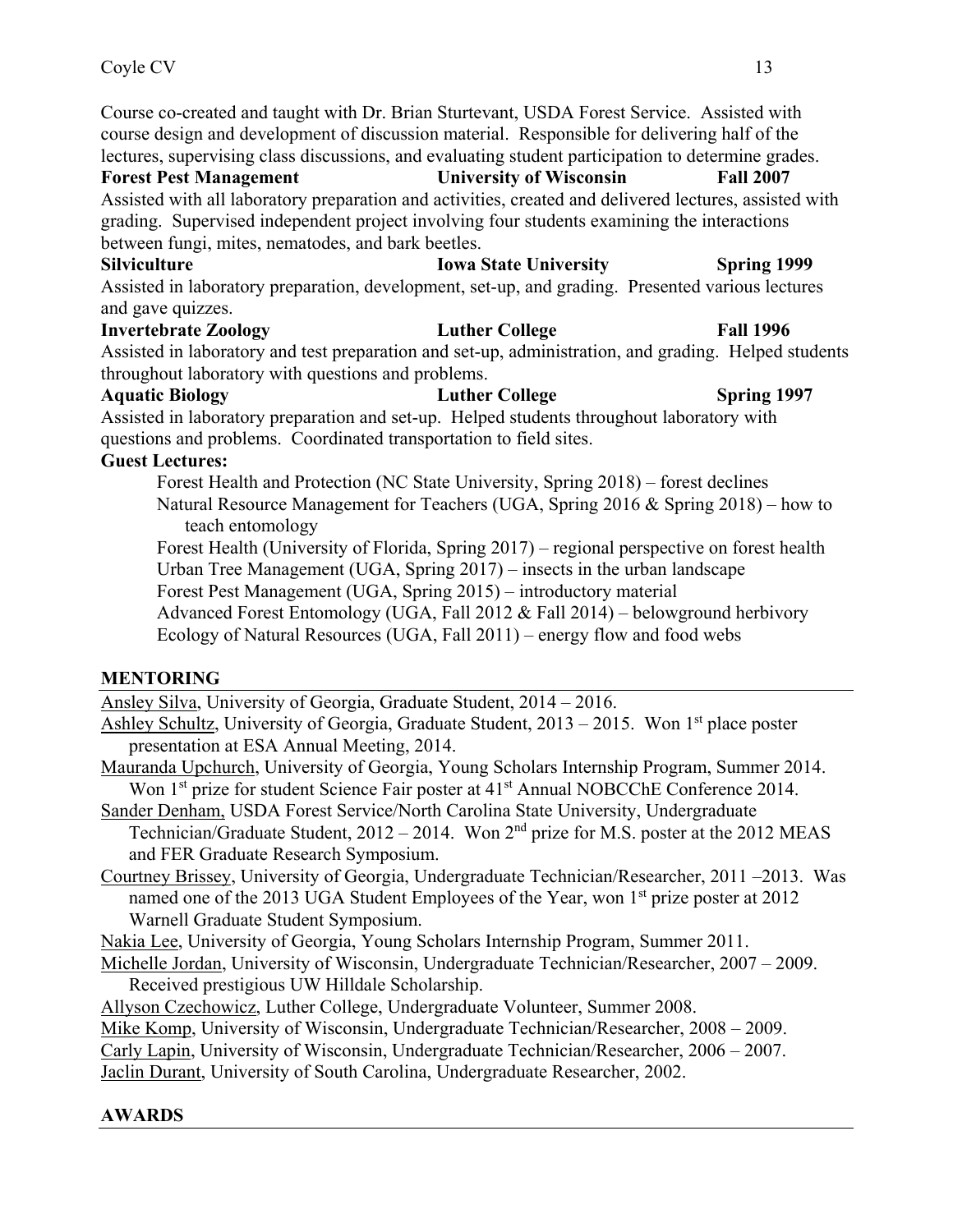- Southeastern Society of American Foresters Award of Excellence in Public Education & Technology Transfer. 2017.
- National Science Foundation (NSF) Faculty Institutes for Reforming Teaching (FIRST IV) Postdoctoral Scholar 2011-2012.
- North Central Region Student Representative to the North American Forest Insect Work Conference Student Plenary Session. 2011.
- J. H. Comstock Award, Entomological Society of America North Central Branch. 2009.
- Entomological Society of America Young Professional Award. 2008.
- Entomological Society of America Student Activities Award. 2008.
- Entomological Society of America Young Professional Award. 2007.
- Vilas Travel Award, University of Wisconsin-Madison. 2007, 2008, 2010.
- Ecological Society of America SDERP Travel Award. 2007.
- EGSA Kinney Merit Award, UW Department of Entomology. 2005, 2006, 2007.
- Wisconsin Arborists Association Outstanding Graduate Student Award. 2005.
- Herbert H. Osborn Outstanding Graduate Student Award, M. S. recipient, ISU Department of Entomology. 1999.
- Sponsored by the Rocky Mountain Conference of Entomologists to attend the RMCE Meeting; Co-Champion of RMCE Horseshoe Tournament. 1999.
- 2<sup>nd</sup> place, M.S. Oral Presentation, North Central Branch of the Entomological Society of America (NCB-ESA) Meeting, Des Moines, IA. 1999.

## **HONORS**

Preus Presidential Scholarship Luther College Honors Grant Edward H. Dahly Scholarship Luther College Dean's List Mayo Foundation Scholarship National Honor Society Member Minnesota Masonic Lodge Scholarship Sigma Xi Honor Society Member Gamma Delta Sigma Agriculture Honor Society Member

# **LEADERSHIP POSITIONS**

Scientific Committee, "Forest Insects and Pathogens in a Changing Environment: Ecology, Monitoring, & Genetics" conference, a Joint Meeting of the International Union of Forest Research Organizations (IUFRO) Working Parties 7.03.05 & 7.03.10, 2017 Advisory Board, Proactive Forest Health and Resistance (ProForest), 2017 – present Board Member, Georgia Exotic Plant Pest Council, 2016-present Board Member, North American Invasive Species Management Association, 2016 – present Advisory Committee, Southern IPM Center, 2016 - present

# **ACTIVITIES AND SERVICE**

Judge, UGA Warnell Graduate Student Symposium: 2012, 2013, 2015. Judge, Georgia State Science and Engineering Fair: 2013. NCB-ESA Student Affairs Committee: Member 2007, Vice-Chair 2008, Chair 2009. NCB-ESA Executive Committee, student at-large member. 2009. NCB Student Rep to the ESA Linnaean Games Committee. 2008, 2009. NCB-ESA student representative to the ESA Student Affairs Committee. 2007. Organizer, Forest Entomology Network, Entomological Society of America. 2008- present.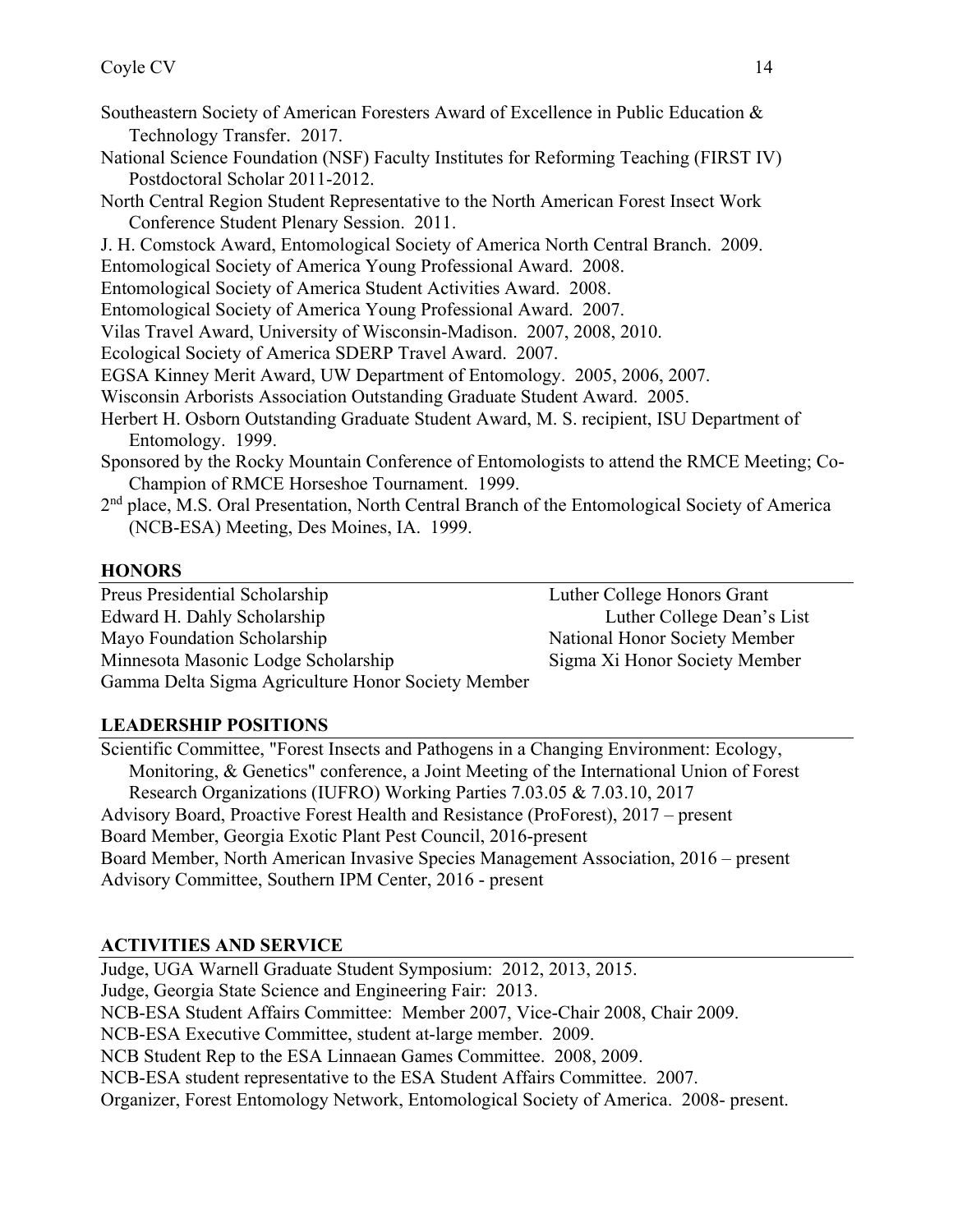- Entomological Society of America Local Arrangements and Technology Committee member. 2007.
- Graduate Student Representative to the UW Entomology Faculty Hiring Committee. 2006
- UW Entomology Graduate Student Association (EGSA). Vice President, 2005-2009
- ISU Student Debate Team, Entomological Society of America National Meeting. 1999
- ISU Entomology Graduate Student Organization (EGSO). Vice President 1998-1999
- ISU EGSO representative to Graduate Student Senate. 1998-1999
- ISU Student Debate Team, Joint Meeting of the Entomological Society of America and the American Phytopathological Society. 1998

Student Volunteer, Entomological Society of America National Meeting. 1998, 2005 - 2007 ISU Student Debate Team, Entomological Society of America National Meeting. 1997

# **SYMPOSIA LEADERSHIP AND ORGANIZATION**

- Co-Organizer/Moderator (with J. Hartshorn), ESA 2017 Symposium: Communication at the Intersection of Urban and Forest Communities. Entomological Society of America Annual Meeting, 5-8 November 2017, Denver, CO.
- Moderator, NAISMA 2017 Symposium: Education and Outreach Tools. North American Invasive Species Management Association Annual Meeting, 23-26 October 2017, Sparks, NV
- Co-Organizer/moderator (with J. Hulcr), SFIWC 2017 Symposium: Timber Industry and University Extension: How Can We Work Together? Southern Forest Insect Work Conference, 25-28 July 2017, Melbourne, FL.
- Organizer/moderator, NAFIWC 2016 Symposium: Forest health extension in North America: challenges and opportunities. North American Forest Insect Work Conference,  $31$  May – 2 June 2016, Washington, D.C.
- Organizer/Moderator, SFIWC 2015 Symposium: Our changing world: current and potential exotic species as threats to southeastern forests. Southern Forest Insect Work Conference, 21-24 July 2015, Fayetteville, AR.
- Organizer/Moderator, SFIWC 2014 Symposium: Exotic Insects: New and Old Pests. Southern Forest Insect Work Conference, 22-25 July 2014, Charleston, SC.
- Moderator, SFIWC 2014 Symposium: Open Session. Southern Forest Insect Work Conference, 22-25 July 2014, Charleston, SC.
- Co-Organizer/Moderator (with C.J. Fettig and J.T. Nowak), ESA 2011 Symposium: Forest Entomology: Reflection on a Decade of Change. Entomological Society of America Annual Meeting, 13-16 November 2011, Reno, NV.
- Co-Organizer/Moderator (with C.J. Fettig and J.T. Nowak), ESA 2010 Symposium: Forest Entomology: Current Issues and Emerging Trends Across North America. Entomological Society of America Annual Meeting, 12-15 December 2010, San Diego, CA.
- Co-Organizer/Moderator (with C.J. Fettig and J.T. Nowak), ESA 2009 Symposium: What's New in Forest Entomology? Entomological Society of America Annual Meeting, 13-16 December 2009, Indianapolis, IN.
- Co-Organizer/Moderator (with A.M. Ray and L.N. Meihls), ESA NCB 2009 Symposium: Invasive Insect Management: Are We Making Any Progress? Entomological Society of America North Central Branch Meeting, 15-19 March 2009, St. Louis, MO.
- Co-Organizer/Moderator (with C.J. Fettig and J.T. Nowak), ESA 2008 Symposium: Forest Entomology: Changes Impacting Our Discipline. Entomological Society of America Annual Meeting, 16-19 November 2008, Reno, NV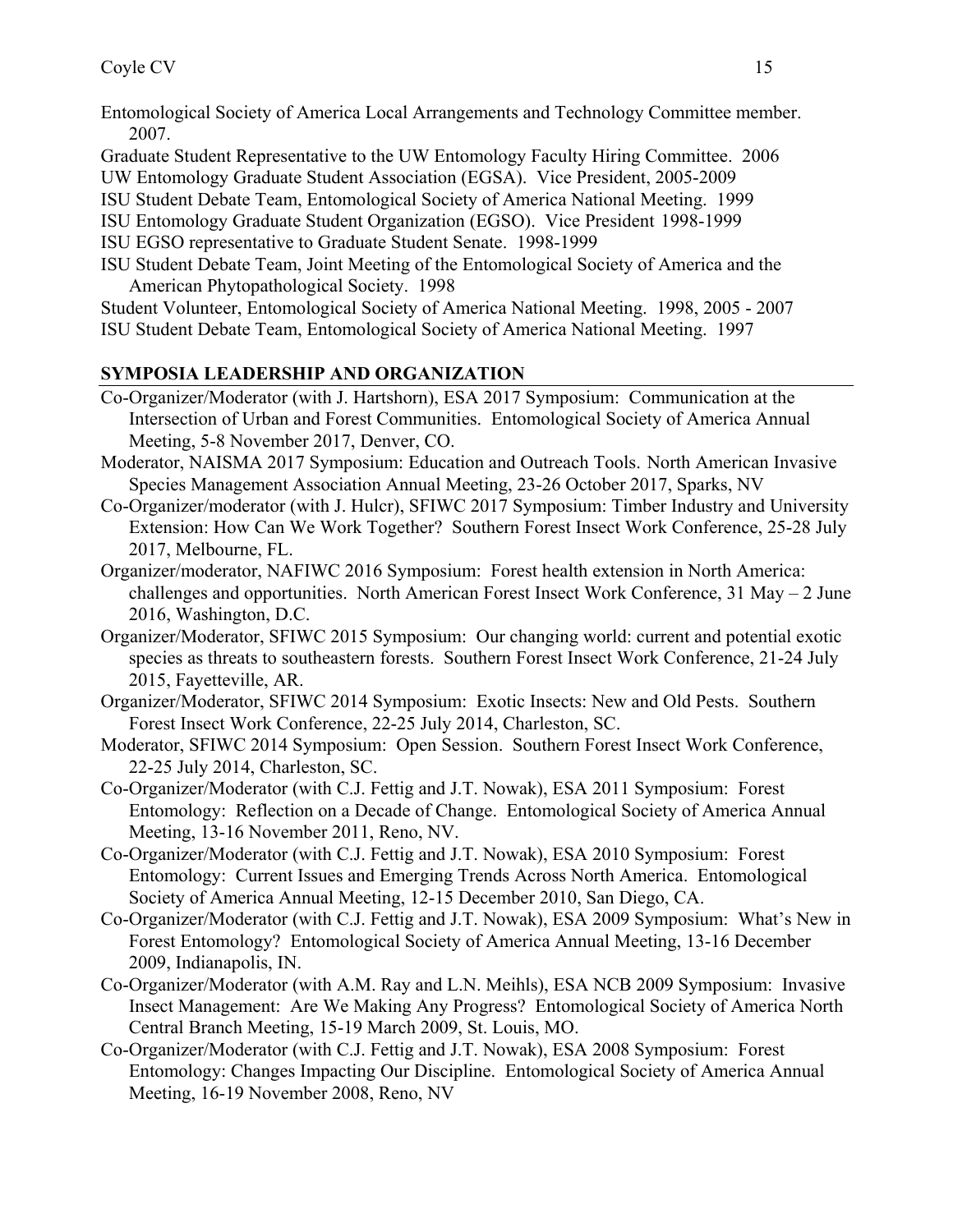- Co-Organizer/Moderator (with L. Campbell, T. Galvan, A. Jacobson, G. Mynhardt, A. Ray, and N. Spoomer), ESA NCB Student Symposium: Walking the Entomological Line: Making the Transition from Student to Professional. North Central Branch of the Entomological Society of America Annual Meeting, 24-27 March 2008, Columbus, OH.
- Co- Organizer/Moderator (with C.J. Fettig and J.T. Nowak), ESA 2007 Symposium: Exotic Forest Pests: Are We Making Any Progress? Entomological Society of America Annual Meeting, 9- 12 December 2007, San Diego, CA
- Co-Organizer/Moderator (with G.N. Stevens), EcSA 2007 Symposium: Root herbivores as agents of change: Micro- and macro-herbivores across natural and managed systems. Ecological Society of America National Meeting, 5-10 August 2007, San Jose, CA
- Co- Organizer/Moderator (with C.J. Fettig and J.T. Nowak), ESA 2006 Symposium: Tribute to Wayne Berisford: Forest Entomologist. Entomological Society of America Annual Meeting, 10-13 December 2006, Indianapolis, IN
- Co- Organizer/Moderator (with C.J. Fettig and J.T. Nowak), ESA 2005 Symposium: Forest Entomology: Tree-Insect Interactions. Entomological Society of America Annual Meeting, 15- 18 December 2005, Ft. Lauderdale, FL
- Co- Organizer/Moderator (with C.J. Fettig and J.T. Nowak), ESA 2004 Symposium: Forest Entomology: Current Issues Facing our Discipline. Entomological Society of America Annual Meeting, 14-17 November 2004, Salt Lake City, UT
- Co- Organizer/Moderator (with C.J. Fettig and J.T. Nowak), ESA 2003 Symposium: Forest Pest Management: Tree-Insect Interactions. Entomological Society of America Annual Meeting, 26-29 October 2003, Cincinnati, OH
- Co- Organizer/Moderator (with C.J. Fettig and J.T. Nowak), ESA 2002 Informal Conference: Forest Pest Management: Developing Tools to Solve the Challenges of Tomorrow. 50<sup>th</sup> Annual Entomological Society of America Meeting, 17-20 November 2002, Ft. Lauderdale, FL

# **SOCIETIES AND PROFESSIONAL MEMBERSHIPS**

Association of Natural Resource Extension Professionals, 2016 – present Society of American Foresters, 2013 – present Entomological Society of America, 1996 – present

# **PEER REVIEWS (~60 total)**

Agricultural and Forest Entomology Annals of the Entomological Soc. of America Biomass and Bioenergy Bulletin of Entomological Research Canadian Journal of Forest Research Crop Protection Ecological Entomology Ecology Letters Elsevier Publishing (2 book proposals) Entomologia Experimentalis et Applicata Environmental Entomology Forest Ecology and Management Forest Science International Journal of Phytoremediation Journal of Applied Entomology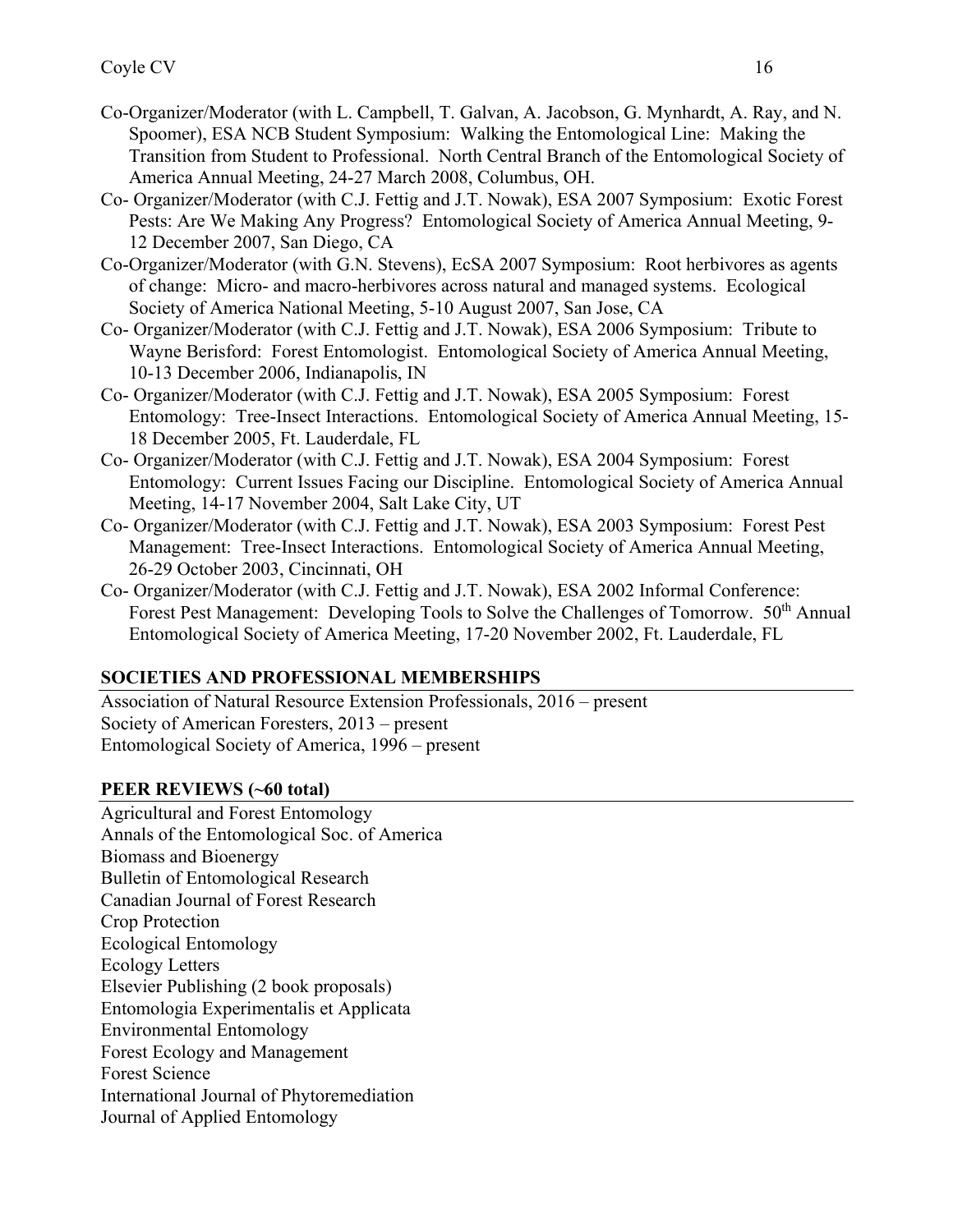## Coyle CV 17

Journal of Economic Entomology Journal of Forestry Journal of Insect Science Journal of the Kansas Entomological Society New Forests Oecologia Psyche Washington State University Extension (4 extension publications Waste Management

#### **PROFESSIONAL MEETINGS AND WORKSHOPS ATTENDED**

| Southeastern Society of American Foresters Annual Meeting, 28-30 January 2018, Pine Mountain,    |
|--------------------------------------------------------------------------------------------------|
| <b>GA</b>                                                                                        |
| Southern Group of State Foresters - Forest Health Committee annual meeting, 23-25 January 2018,  |
| Greenville, SC                                                                                   |
| Annual Gypsy Moth Review and Continental Dialogue on Non-native Forest Insects and Diseases      |
| Joint Meeting, 7-10 November 2017, Savannah, GA                                                  |
| Entomological Society of America National Meeting, 5-8 November 2017, Denver, CO                 |
| North American Invasive Species Management Association Annual Meeting, 23-26 October 2017,       |
| Sparks, NV                                                                                       |
| Forest Insects and Pathogens in a Changing Environment: Ecology, Monitoring, & Genetics, a Joint |
| Meeting of the International Union of Forest Research Organizations (IUFRO) Working Parties      |
| 7.03.05 & 7.03.10, 2017; 10-14 September 2017, Thessaloniki, Greece                              |
| Southern Forest Insect Work Conference, 25-28 July 2017, Melbourne, FL                           |
| National Association of Private Forest Landowners Annual Conference, 30 May - 2 June 2017,       |
| Asheville, NC                                                                                    |
| Western Gulf Forest Health Conference, 18-19 May 2017, Shreveport, LA                            |
| Southern Group of State Foresters - Forest Health Committee annual meeting, 7-9 February 2017,   |
| Biloxi, MS                                                                                       |
| Virginia Association of Forest Health Professionals Annual Conference, 30-31 January 2017, Glen  |
| Allen, VA                                                                                        |
| USDA Forest Service Drought Mitigation Meeting, 18-19 January 2017, Atlanta, GA                  |
| Continental Dialogue on Non-native Forest Insects and Diseases, 14-15 November 2016,             |
| Indianapolis, IN                                                                                 |
| North American Invasive Species Management Association Annual Meeting, 26-29 September           |
| 2016, Salt Lake City, UT                                                                         |
| Southern Group of State Foresters Annual Conference, 13-16 June 2016, Mobile, AL                 |
| North American Forest Insect Work Conference, 31 May - 2 June 2016, Washington, D.C.             |
| Southern Group of State Foresters - Forest Health Committee annual meeting, 11-14 January 2016,  |
| Nashville, TN                                                                                    |
| Virginia Association of Forest Health Professionals Annual Conference, 29-30 January 2016,       |
| Blacksburg, VA                                                                                   |
| Southern Forest Insect Work Conference, 21-24 July 2015, Fayetteville, AR                        |
| Western Forest Insect Work Conference, 30 March - 2 April 2015, Santa Fe, NM                     |
|                                                                                                  |
|                                                                                                  |

**Associate Editor** for the journal **Forest Science**. July 2011 – present Manuscripts handled (23)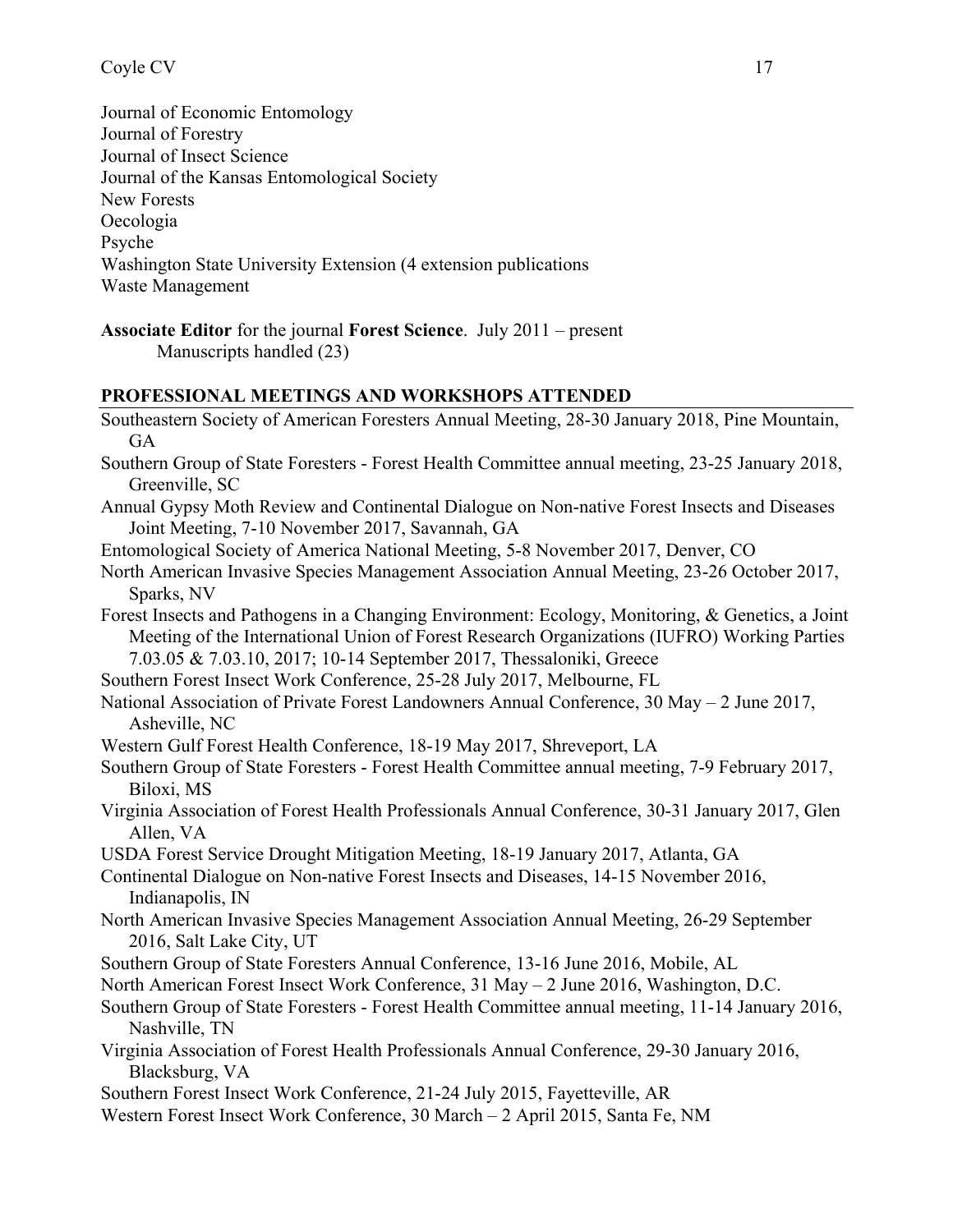International Union of Forest Research Organizations (IUFRO) XXIV World Congress, 5-11 October 2014, Salt Lake City, UT Southern Forest Insect Work Conference, 22-25 July 2014, Charleston, SC Southern Forest Insect Work Conference, 23-26 July 2013, New Orleans, LA Entomological Society of America Southeastern Branch Mtg., 3-6 March 2013, Baton Rouge, LA Entomological Society of America Annual Meeting, 11-14 November 2012, Knoxville, TN Southern Forest Insect Work Conference, 24-27 July 2012, Charlottesville, VA USDA Interagency Research Forum on Invasive Species, 10-13 January 2012, Annapolis, MD Entomological Society of America Annual Meeting, 13-16 November 2011, Reno, NV North American Forest Insect Work Conference, 9-12 May 2011, Portland, OR Entomological Society of America Annual Meeting, 12-15 December 2010, San Diego, CA North Central Forest Pest Workshop, 4-7 October 2010, Elkhart Lake, WI Entomological Society of America Annual Meeting, 13-16 December 2009, Indianapolis, IN Entomological Society of America North Central Branch Mtg., 15-18 March 2009, St. Louis, MO Entomological Society of America Annual Meeting, 16-19 November 2008, Reno, NV British Ecological Society National Meeting, 3-5 September 2008, London, England Ecological Society of America Annual Meeting, 3-8 August 2008, Milwaukee, WI Entomological Society of America Annual Meeting, 9-12 December 2007, San Diego, CA Ecological Society of America Annual Meeting, 3-10 August 2007, San Jose, CA Gordon Research Conference, Plant-Herbivore Interactions, 18-23 February 2007, Ventura, CA Entomological Society of America Annual Meeting, 10-13 December 2006, Indianapolis, IN EPA Graduate Fellowship Conference, 24-26 September 2006, Washington, D.C. Wisconsin Arborist's Association Annual Meeting, 5-7 February 2006, Green Bay, WI Entomological Society of America Annual Meeting, 15-18 December 2005, Ft. Lauderdale, FL Entomological Society of America Annual Meeting, 14-17 November 2004, Salt Lake City, UT 6th Biennial Meeting of the Short Rotation Woody Crops Operations Working Group, 7-10 November 2004, Charleston, SC Southern Forest Insect Work Conference, 2-5 August 2004, Tampa, FL Entomological Society of America Southeastern Branch Annual Meeting, 15-18 February 2004, Charleston, SC Short-Rotation Woody Crops Cooperative Research Program Technical Meeting, 21-23 January 2004, Aiken, SC Entomological Society of America Annual Meeting, 26-29 October 2003, Cincinnati, OH Ecological Society of America Annual Meeting, 3-8 August 2003, Savannah, GA Entomological Society of America Annual Meeting, 17-20 November 2002, Ft. Lauderdale, FL Short-Rotation Woody Crops Cooperative Research Program Technical Meeting, 17-18 October 2002, Aiken, SC Fourth Biennial Meeting of the Short Rotation Woody Crops Operations Working Group, 14-17 September 2002, Alexandria, MN Entomological Society of America National Meeting, 9-12 December 2001, San Diego, CA Short-Rotation Woody Crops Cooperative Research Program Technical Meeting, 18-19 October 2001, Aiken, SC

North American Forest Insect Work Conference, 14-18 May 2001, Edmonton, Alberta, Canada

Entomological Society of America National Meeting, 3-7 December 2000, Montreal, Quebec, Canada

Short Rotation Woody Crops Cooperative Research Program Technical Meeting, 24-25 October 2000, Aiken, SC